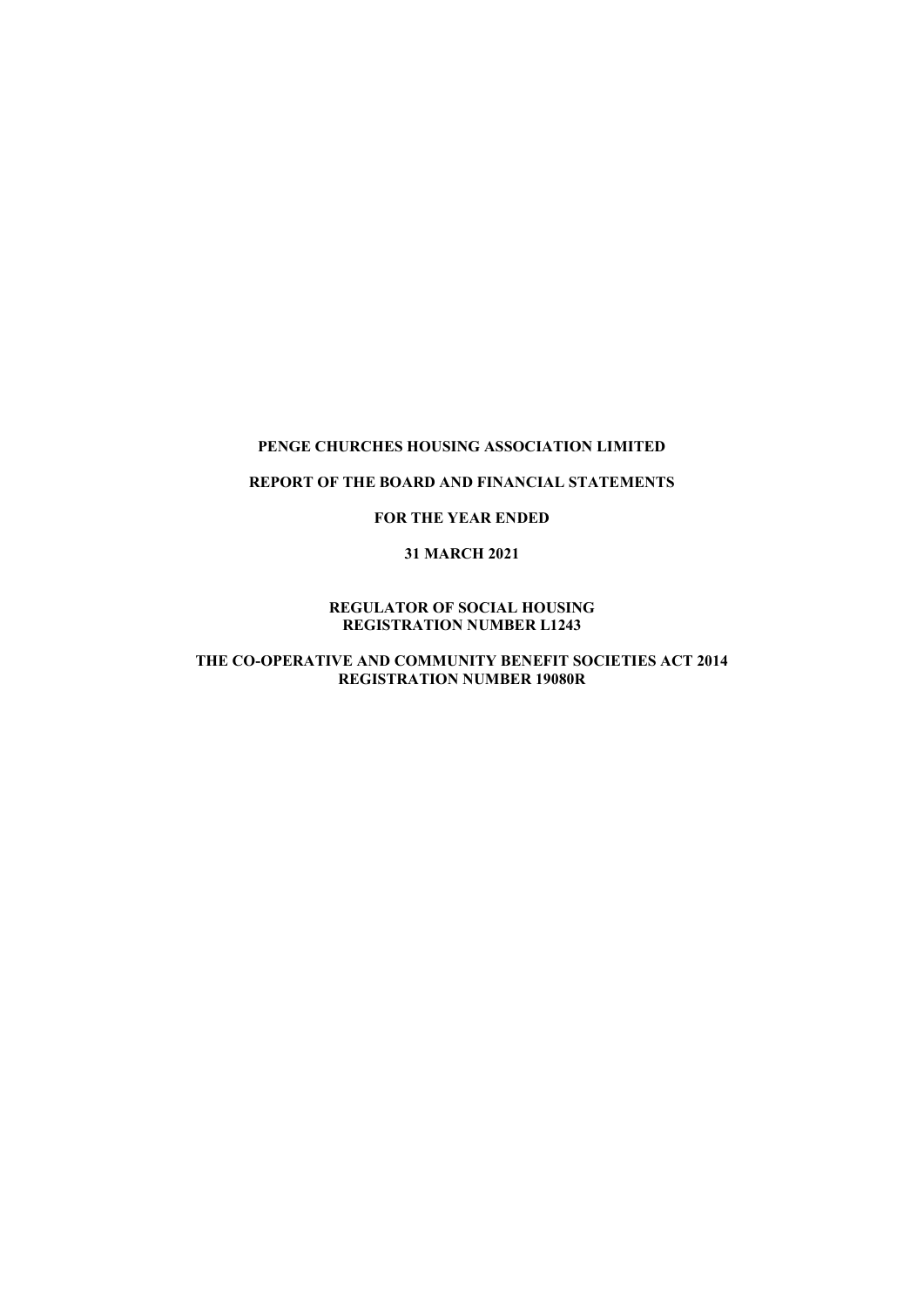### REPORT OF THE BOARD AND FINANCIAL STATEMENTS

# FOR THE YEAR ENDED 31 MARCH 2021

### **CONTENTS**

| Officers and Advisors                  |           |
|----------------------------------------|-----------|
| Report of the Board                    | $2 - 8$   |
| Report of the Independent Auditors     | $9 - 10$  |
| Statement of Comprehensive Income      | 11        |
| <b>Statement of Financial Position</b> | 12        |
| <b>Statement of Cash Flows</b>         | 13        |
| Statement of Changes in Reserves       | 14        |
| Notes to the Financial Statements      | $15 - 34$ |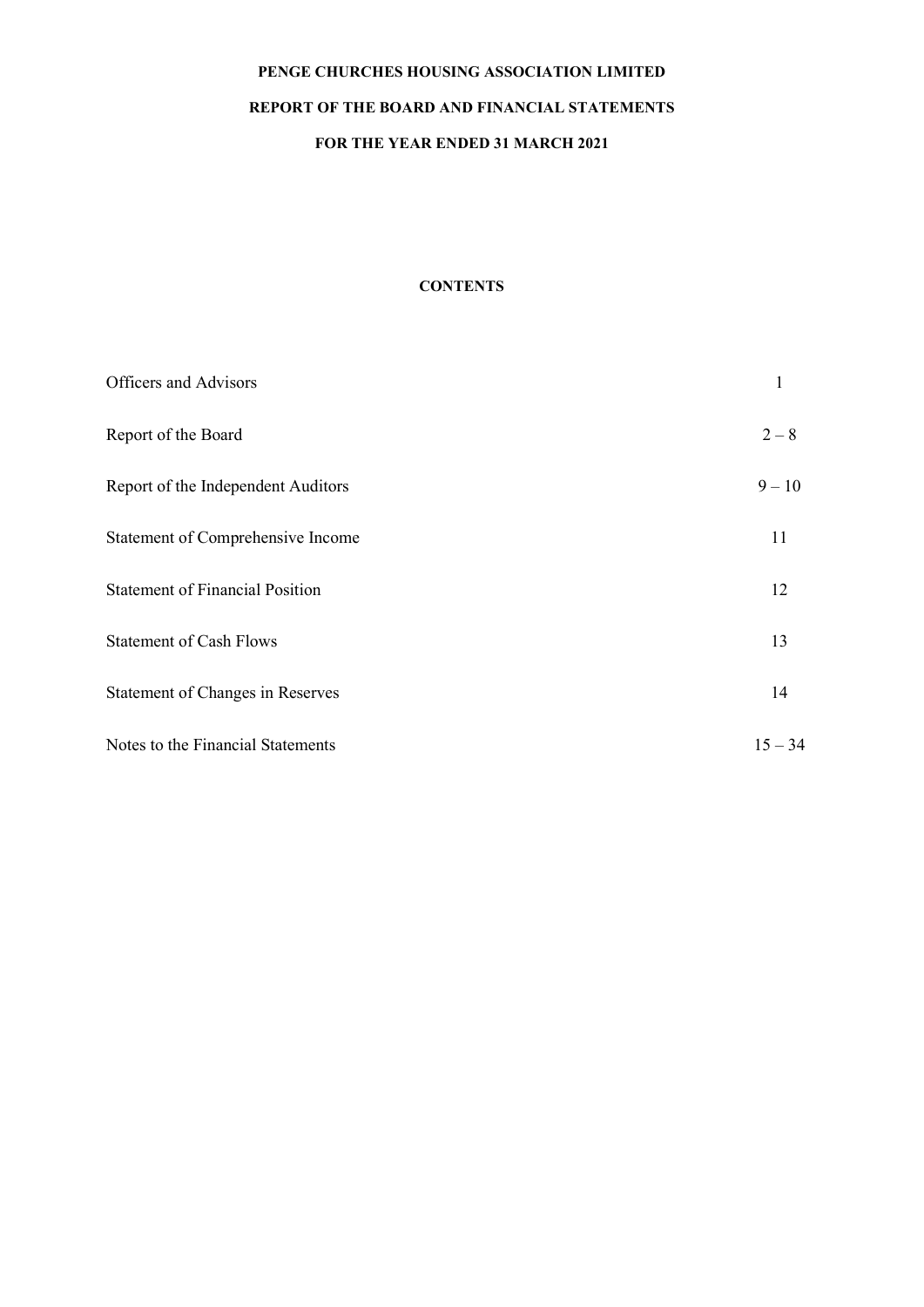### OFFICERS AND ADVISORS

### FOR YEAR ENDED 31 MARCH 2021

#### Members of the Board The Board Members who served from 1 April 2020 up to the date of approval of these financial statements were as follows: Cathy McCarthy (Chair) Jonathan Bowen Trevor Crook (Vice Chair from 9 March 2021) Nicola Dykes (resigned 20 May 2020) Dennis Simmonds (Vice Chair, resigned 8 December 2020) Richard Ellis (co-opted 24 March 2020, elected 24 September 2020) Karen Cooper Simon Oelman (co-opted 24 March 2020, elected 24 September 2020) Rowann Limond Alan Begg (elected 24 September 2020) Adeola Oke Sarah Chatfield (elected 24 September 2020)

(Each of the active Board members listed above holds a one-pound share in the association except Karen Cooper who is the Chief Executive.)

Director of Operations

Hants PO13 OFQ

**Management Team<br>Karen Cooper BA (Hons)** Karen Cooper BA (Hons) Chief Executive & Company Secretary<br>Steve Thorn Director of Operations Roger Maddams BA, FCA Director of Finance

### **Advisers**

# **External Auditors** Internal Auditors Solicitors

15 Bunhill Row Business Support Centre 3 Bunhill Row London 53-55 Gosport Business Centre London EC1Y 8LP **Aerodrome Road, Gosport** EC1Y 8YZ

### Bankers Insurance Brokers

CAF Bank Ltd Access Insurance 25 Kings Hill Avenue Selsdon House West Malling 212-220 Addington Road Kent South Croydon ME19 4JQ Surrey CR2 8LD

### Funders

Royal Bank of Scotland Nationwide Building Society<br>
280 Bishopsgate Kings Park Road 280 Bishopsgate London Moulton Park EC2M 4RB Northampton

Unity Trust Bank Plc 4 Brindley Place Birmingham B1 2JB

| <b>Registered office:</b> | 99 Maple Road<br>Penge<br>London SE20 8LN                                                                                                            |
|---------------------------|------------------------------------------------------------------------------------------------------------------------------------------------------|
| <b>Registration:</b>      | Registered Society registration number: 19080R<br>Regulator for Social Housing registered number: L1243<br>Member of the National Housing Federation |

NN3 6NW

Beever and Struthers TIAA Ltd Trowers and Hamlins LLP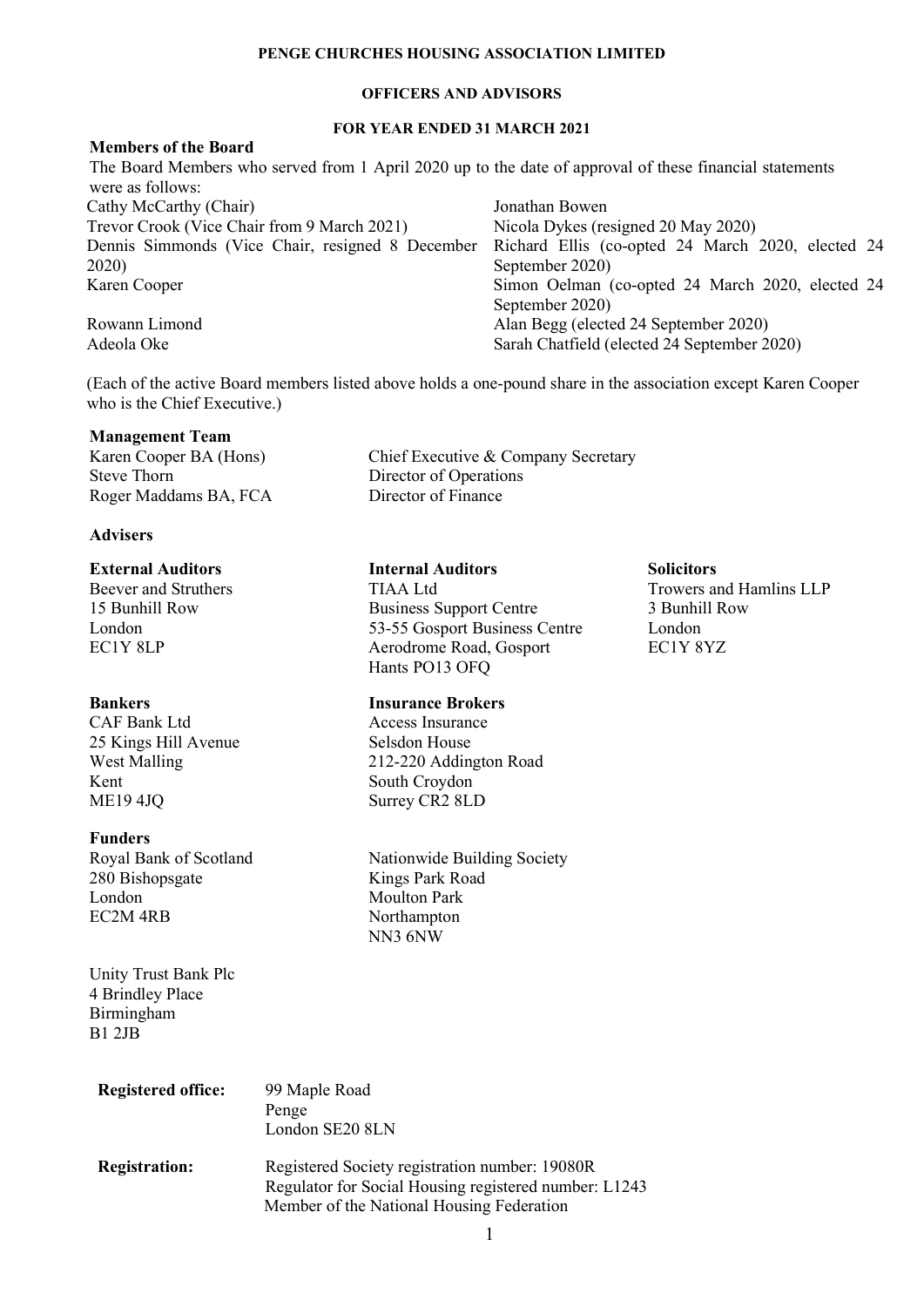### REPORT OF THE BOARD FOR YEAR ENDED 31 MARCH 2021

The Board present their annual report and audited financial statements of Penge Churches Housing Association Limited (PCHA) for the year ended 31 March 2021.

The financial statements comply with current statutory requirements, the association's rules, and the Housing SORP: 2018 update Statement of Recommended Practice for registered social housing providers.

### Principal activity

The association is a charitable registered provider of social rented housing. The principal activity of the association throughout the year was that of providing affordable rented accommodation to people in housing need locally. The association owns and manages 270 homes.

# Our Vision

We are an ambitious local housing association that strives to deliver homes and services we can be proud of. We aim to make a positive impact and work collaboratively with our residents and communities to support them to thrive.

# Our Values

# Acting with Integrity

- We communicate in an open, honest, and transparent way.
- We do what we say we will and keep our promises
- We are accountable for our decisions and take responsibility for our mistakes

# Being Ambitious

- We seek to deliver a broader range of services to meet the needs of more people in our community
- We are prepared to take appropriate risks to drive improvement and growth
- We are creative, forward thinking, and open to new ideas.
- We embrace change and respond positively to new opportunities

### Striving for Excellence

- We will work inclusively and innovatively to continuously improve.
- We are people focussed and aim to tailor our approach to the needs of individuals
- We support residents in a holistic way, supporting them to thrive.
- We strive to be proactive, solution orientated and go the extra mile.
- We continually challenge ourselves to improve our performance.
- We seek to make sound business decisions and be well governed and managed.

# Working in Partnership

- We build strong and positive relationships based on trust and mutual respect.
- We strive to create a culture of collaboration and shared accountability.

### Behaving with Respect

- We behave in a fair-minded and non-judgemental way.
- We value the individuality and diversity of our residents, staff, and communities.
- We are inclusive and respectful in the way we work.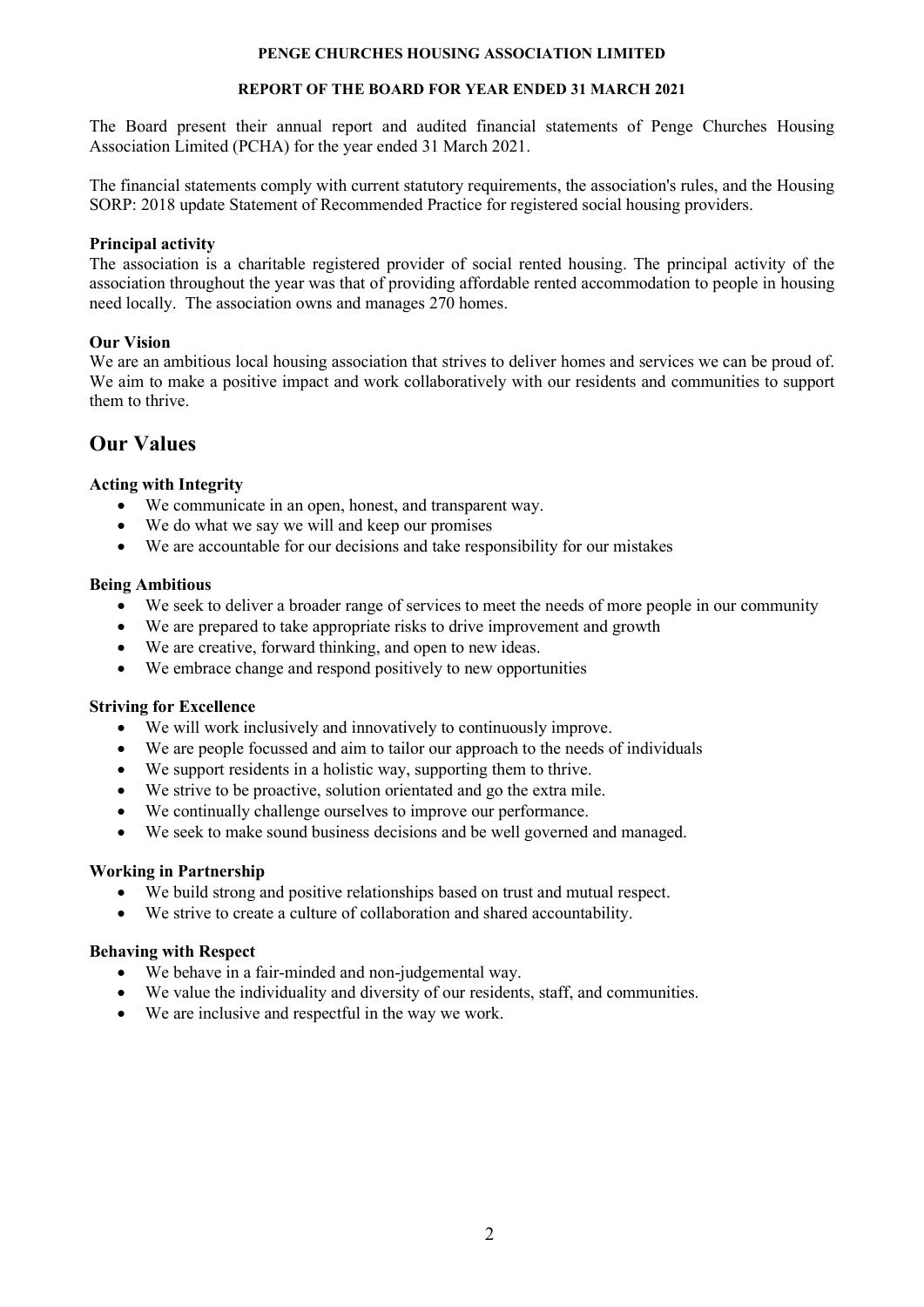### REPORT OF THE BOARD FOR YEAR ENDED 31 MARCH 2021

# Strategic Objectives 2021-2024

### Our Services

- \* Providing excellent services we are proud of
- A Putting residents at the heart of what we do<br>
Working positively and holistically with res
- Working positively and holistically with residents to create sustainable tenancies.

### Our Homes

- ❖ Providing and maintaining homes we are proud of
- \* Providing homes that are decent, safe, and green.
- $\triangle$  Delivering more rented homes for the local community

### Our Community

- $\bullet$  Making a positive impact in the wider community<br>
Work in partnership with others to proactively sup
- Work in partnership with others to proactively support our residents and local community.

### Our Business

- $\mathbf{\hat{P}}$  Being a modern, agile, resilient, and forward-thinking business
- $\bullet$  Maintaining financial strength, ensuring we have the resources to deliver our objectives.
- Driven by our vision and values.

### Our People

- $\bullet$  Building strong and positive relationships based on trust and mutual respect.<br>
Creating a culture of collaboration and shared accountability
- Creating a culture of collaboration and shared accountability
- $\mathbf{\hat{P}}$  Being agile, light of foot and resilient in the way we work.

### Financial review

The association has had a successful year financially with a surplus for the year of £281,622 (£211,728 in 2020). The position at the end of the year is shown in the Statement of Comprehensive Income on page 11.

The association has set "Golden Rules" with appropriate buffers regarding meeting all its banking covenants and in maintaining suitable liquidity measures. The association has comfortably met all of these covenants and liquidity requirements. The association invests its reserves to obtain maximum interest as part of its treasury management policy.

The revenue reserves of the association stood at £4,529,789 at the year end. The movement in reserves can be seen in note 15 to the financial statements.

PCHA has arranged for additional medium-term funding from the financial year 21/22 of up to £7million with one of its existing lenders to deliver its development aspirations of around a net 25 new units and to facilitate an additional £500,000 major works investment in existing stock primarily around energy efficiency.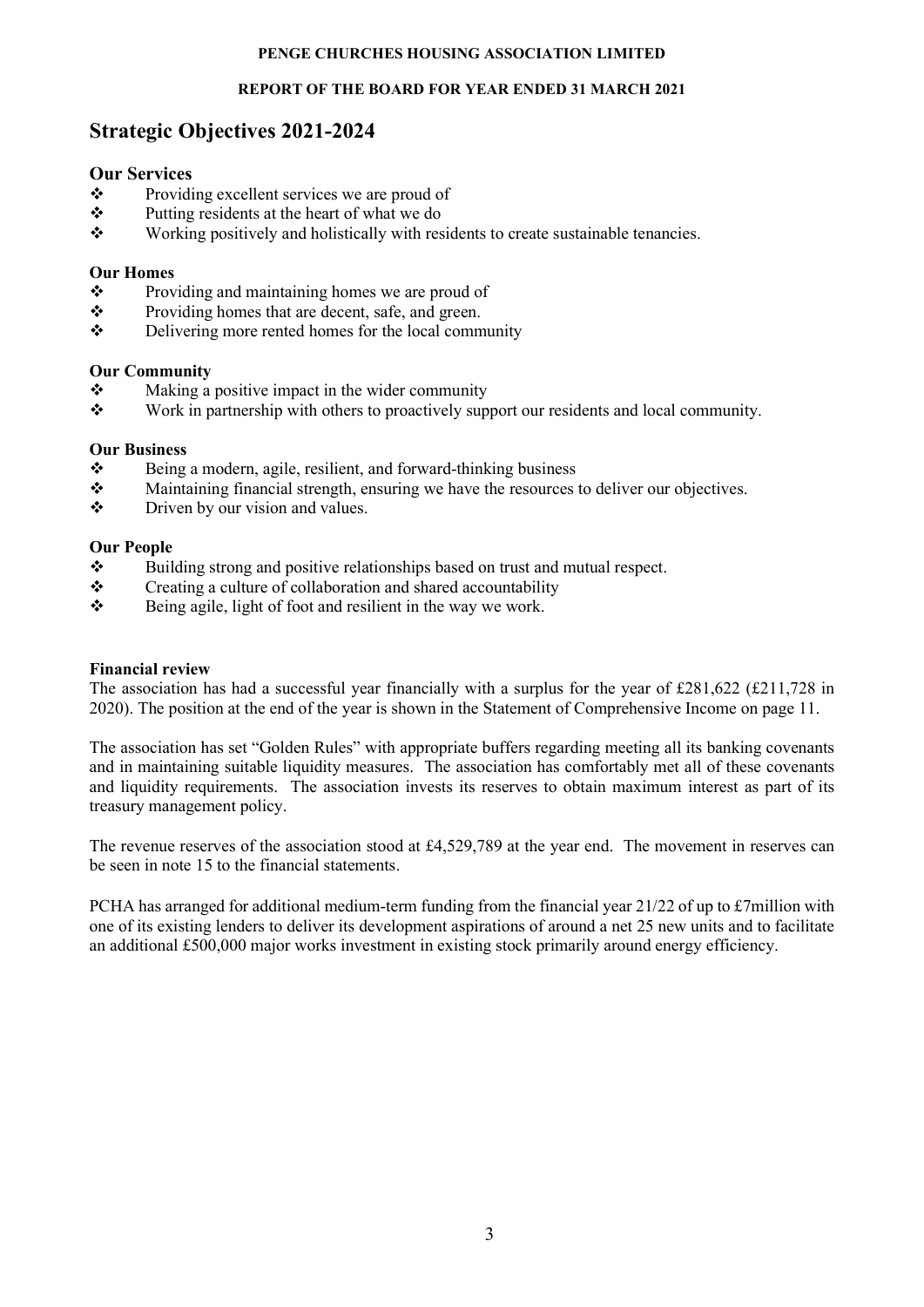### REPORT OF THE BOARD FOR YEAR ENDED 31 MARCH 2021

### Achieving our objectives

The association has launched its 2020-22 Corporate Plan in the years based around the new Strategic Objectives. The Corporate Plan outlines the "DNA" of PCHA through:

- (a) Our Services: developing and delivering a range of services to meet the diverse needs of our residents, including more ways of engagement at times that suit residents better, providing excellent customer service in ways that treat residents with respect, proactively seeking and learning from feedback and complaints. Our services are built around delivering the best value for money that we can deliver to our residents, including additional social value. From April 2021 PCHA will be taking the 13 units of supported housing at Stafford House back into direct management.
- (b) Our Homes: on the back of the recent new funding, PCHA will commence the delivery of a range of new homes to help meet the needs of the people in our community. Using our asset management information, we will deliver our planned and major works programme to provide decent, safe, and warm homes and will work towards the 2030 target of all homes attaining at least SAP rating "C" through better energy efficiency. We will deliver a proactive responsive repairs service, ensuring clarity about our respective responsibilities.
- (c) Our Community: we have entered into a short-term agreement with the London Borough of Bromley to use property that is progressing through the planning process for redevelopment for housing homeless people; We will explore collaborative partnerships such as this to further the growth and social value objectives of PCHA, and we will work to ensure that PCHA has a positive voice and reputation within the local community.
- (d) Our Business; we will safeguard and make the best use of our assets and resources to best deliver the objectives, including that PCHA has sufficient funding and liquidity to deliver. We will ensure that our business is based on sound and accurate lines including embedding ICT strategies such as updating housing and finance software, responding swiftly to housing and governance changes such as the White Paper – A Charter for Social Housing Tenants and to manage risk in a proactive manner to ensure that strategic objectives and business continuity are not jeopardised.
- (e) Our People: during the pandemic, we have moved to a flexible and agile working environment that ensures excellent customer service can be delivered in a manner that fits best with the individuals concerned. We will have clear performance frameworks; we will develop the skills in the staff including the Board and we will embrace and celebrate the diversity of the team. We will work towards gaining Investors in People accreditation.

### Employees

The association values its staff as its most important asset and, where appropriate, the involvement of staff in the affairs of the association is a high priority. The chief executive and senior staff members attend Board and/or committee meetings as appropriate and during the year they attended the Board Awayday to discuss the future direction of the Association. Employees are kept informed about the policies and performance of the association through regular team meetings. Staff training and development is a priority and staff attend courses and conferences run by several organisations.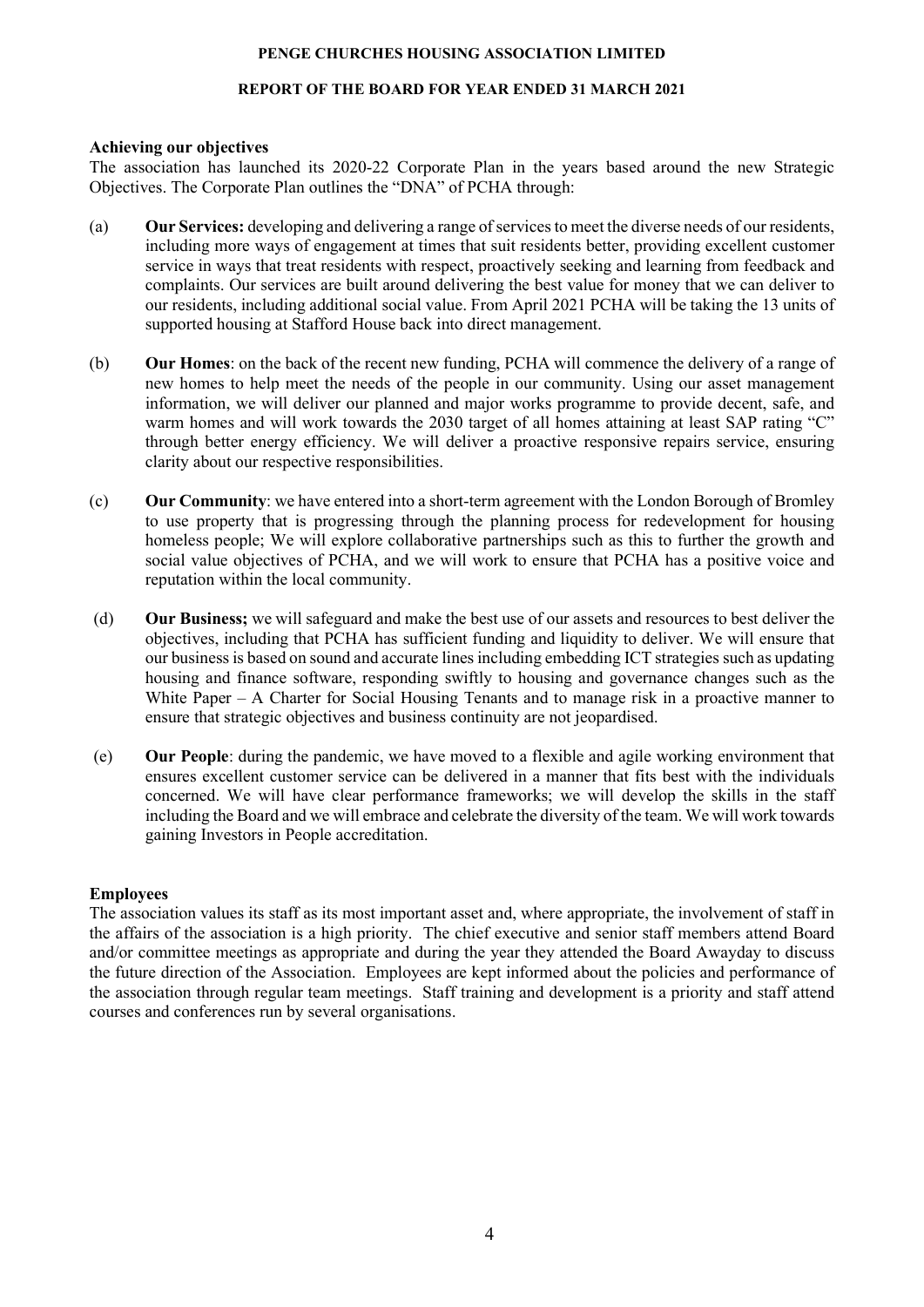### REPORT OF THE BOARD FOR YEAR ENDED 31 MARCH 2021

### Pensions

The Association provides and contributes to pensions for all staff through TPT Retirement Solution's Social Housing Pension Scheme. Further details are in note 17 to the financial statements.

### Health, safety and welfare of residents and employees

The Board recognises the importance of effective health, safety and welfare provision for its residents and employees at work. Appropriate policies, including a Mental Health Strategy, are in place for the protection and welfare of the residents and employees of the association.

### Corporate governance and internal controls

The Board is responsible for the association's system of internal control. The system is designed to provide reasonable assurance against material misstatements or loss, but it cannot provide absolute assurance or eliminate all risk of failure to achieve business objectives. The Board has reviewed the effectiveness of the system of internal control during the year.

The Board has established procedures which are designed to provide effective internal control. These include delegated authorities, financial regulations, treasury management, risk management, approvals of any investment projects, health and safety, data protection and fraud prevention. The Board has agreed terms of reference for its Finance & Audit Committee which meets regularly to monitor the actual results of the association against budgets and the business plan. The Committee has set up internal audit procedures and regularly reviews the results of internal audit reviews. They also carry out a review of the association's finance procedures on a regular basis.

The Board and management have established processes to carry out a regular identification, evaluation and control of the significant risks facing the organisation and the Chief Executive is responsible for alerting the Board to any new or changing risks.

### Compliance with NHF Code of Governance (2015) and the Regulator of Social Housing's Governance & Financial Viability Standard

The association is committed to compliance with the NHF Code of Governance 2015 and the Regulator of Social Housing's Governance & Financial Viability Standard and complies with both. In particular, the following controls and activities are in place:

- a Board succession plan, to achieve compliance with the guidance on length of service for members of the Board. This led to the appointment of a new Vice-Chair in 2021.
- an updated Board appraisal framework and skills audit, which includes a commitment to an annual appraisal of the effectiveness of the Board. This process was supported by an external consultant leading to a governance action plan being implemented.
- a robust financial business plan which is regularly reviewed by the Board with appropriate stress testing and reporting on funders covenants.
- an up to date and comprehensive risk management framework including establishment of a risk appetite statement, improved ways of managing and reporting on the Risk Register including scenariobased reviews of key risks and the asset and liability register.

The association is committed to accountability and endorses the principle of openness and accountability to residents and stakeholders in all areas of its activity. We have a range of involvement opportunities on offer to our residents throughout the year and all residents receive a copy of our annual report and are invited to attend several events to enable them to scrutinise our performance.

PCHA will be working to adopt the updated 2020 NHF Code of Governance by 31 March 2022 and will issue a compliance statement in the Board report of the 2021/22 financial statements.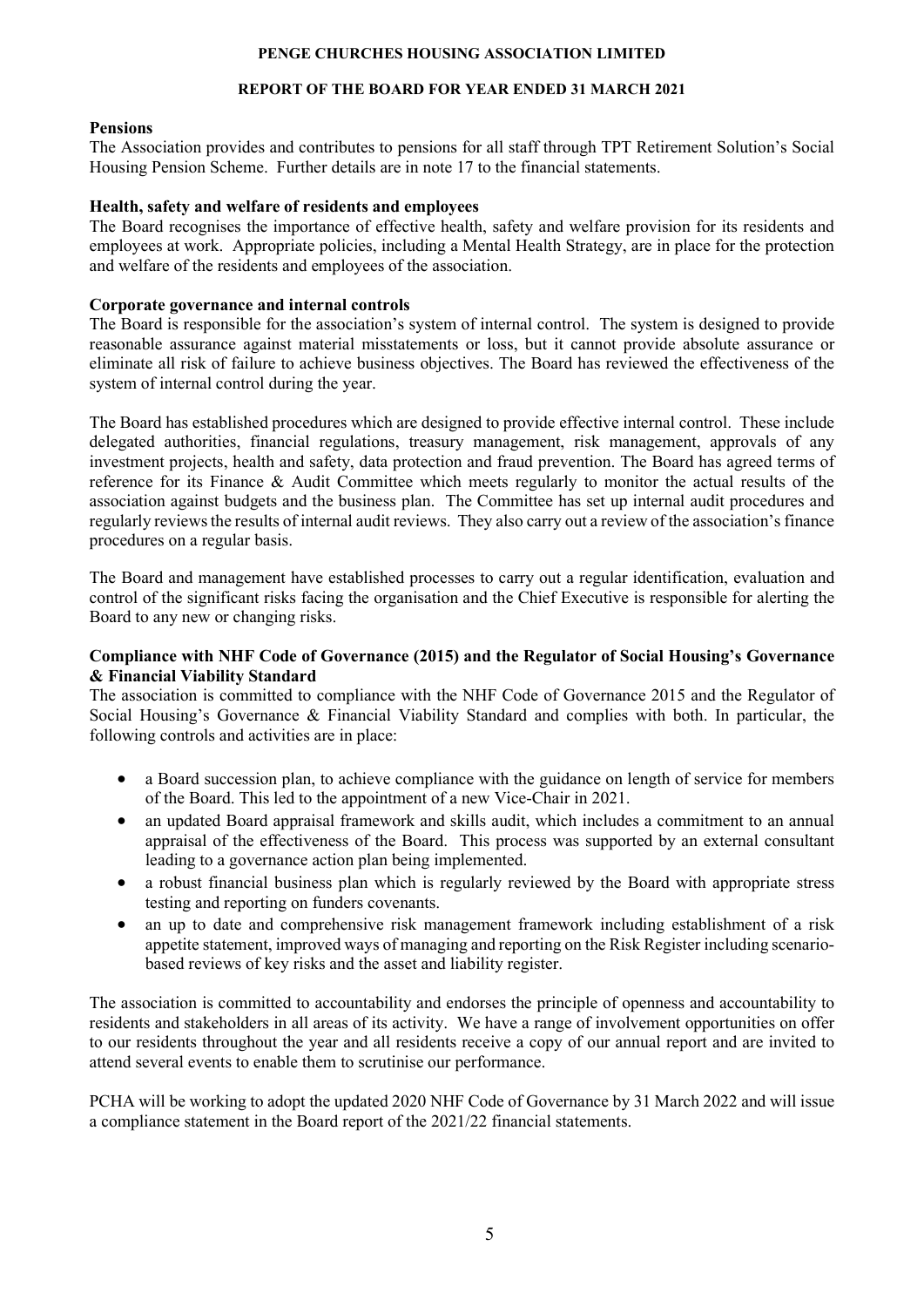# REPORT OF THE BOARD FOR YEAR ENDED 31 MARCH 2021

### Value for money (VFM)

It is important that we can be held to account for the VFM of our services by all our key stakeholders, including residents, the local authority and other partners in the community, our regulator, and funders.

Our definition of VFM is the production of as much value as possible from the income and assets we have available. This includes several types of value: financial, social, and environmental. PCHA aims to provide value for several stakeholders: residents, the local authority, the local community, the regulator, and funders. Through involving residents in the association, and continually seeking their feedback, we can identify their priorities and shape our services to meet these.

PCHA has updated its VFM strategy in the year to March 2021 to cover the next three years. It helps us to:

- Ensure that the Board is driving VFM in all aspects of running the association and delivering services
- Give impetus to VFM in achieving our business objectives
- Deliver VFM in a consistent and effective way
- Explain our approach to VFM to our people and stakeholders.

The Corporate Plan outlines the "DNA" of PCHA through its Strategic Objectives and the VFM Strategy is part of this governance chain in being will give a road map of how it will support delivery of the objectives, in terms of economy, efficiency and effectiveness through clear and measurable goals and targets.

The association incorporates an assessment of value for money into its decision-making processes. In doing so the financial, social, and environmental value are taken into consideration. Our financial business plan is a tool for delivering value from our resources and this is reviewed at least annually by the Board.

### Governance and scrutiny in achieving value for money

To ensure that VFM remains at the heart of all that we do, PCHA's Board has several governance arrangements in place:

- The Finance & Audit Committee terms of reference include a responsibility to consider the association's Value for Money (VFM) performance and to recommend to the Board an annual selfassessment on VFM
- A balanced scorecard containing key financial and management performance indicators is reported to each of our Committee and Board meetings
- The Board approves an annual budget and the Finance & Audit Committee carries out regular monitoring of quarterly management accounts to assess performance against that budget
- The Board receives annual benchmarking data comparing our performance and costs with those of peer organisations in the Acuity BM320 benchmarking group
- Resident satisfaction feedback provides information, including views on value for money of services, which the Board and staff can use to drive performance improvement.

### Social value

As a small community-based housing association, we are committed to working in partnership and offering a range of services to our residents which extend beyond the provision of a home and basic landlord services.

These include:

- a personalised service and access to support from other community partners, for example from Community Options who support people with mental health issues to live independently in the community and saving the much higher costs of institutional care
- a range of services to support residents financially, for example through our welfare reform action plan, free debt advice services, support to access credit union banking services
- small grants for household goods or to support access to employment or training
- support to residents seeking employment, for example through access to internet facilities at our offices for job seeking
- handyman service for more vulnerable residents.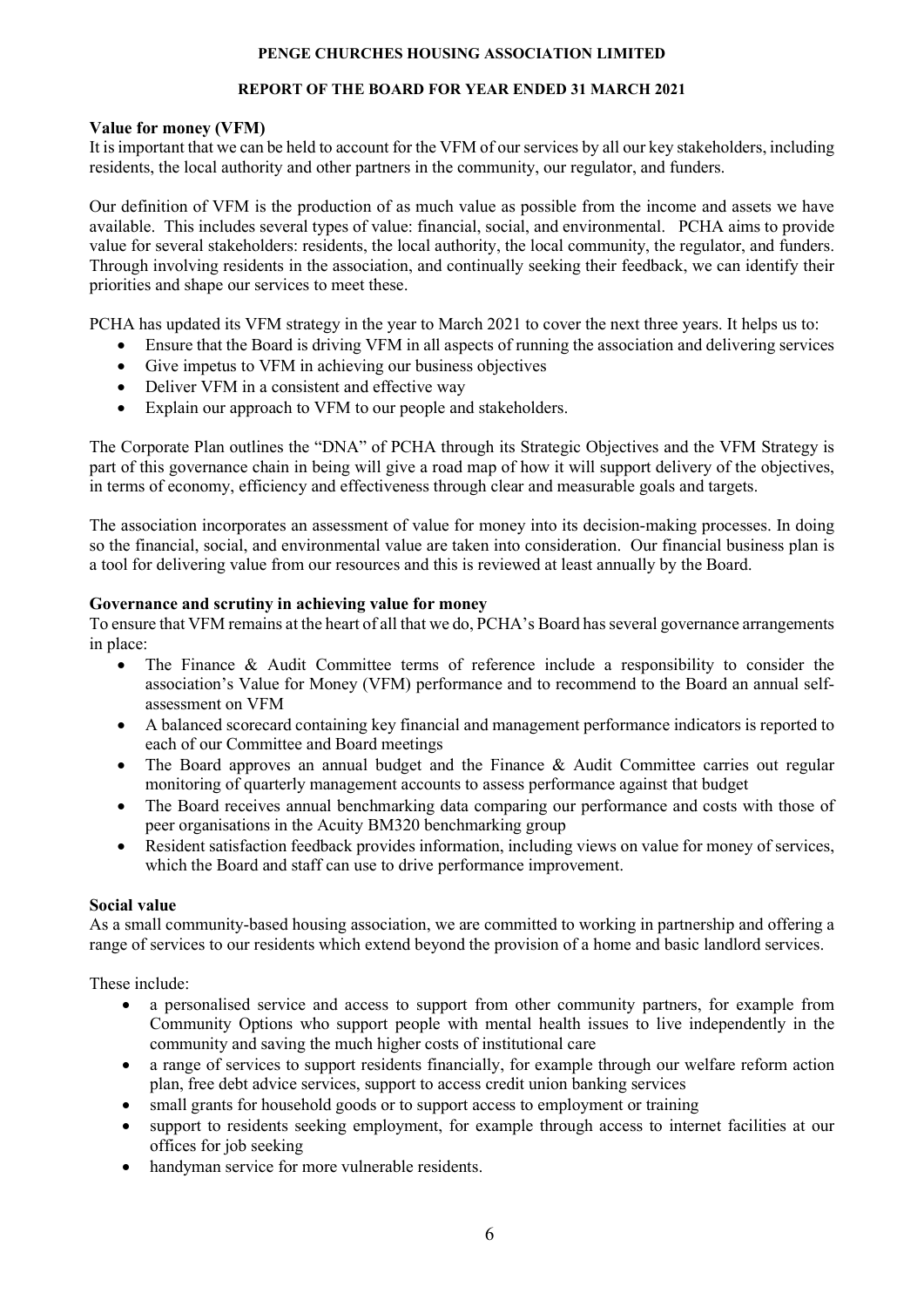#### REPORT OF THE BOARD FOR YEAR ENDED 31 MARCH 2021

### Investing in assets

An essential part of achieving value for money lies in the management of our assets i.e. the properties owned by the association. PCHA's Development Strategy and Asset Management Strategy set out our approach to developing new homes, and to managing and maintaining existing assets. Following the repairs service being brought back in house we have developed an asset appraisal model that will support us to develop a meaningful asset management strategy which will also cover a range of property, procurement and health and safety matters. When we improve or develop properties we consider environmental and sustainability issues, aiming to minimise the energy costs for residents and reduce environmental impact.

#### Good value services

PCHA has a set of Customer Service Standards, agreed with residents, which set out what they can expect by way of housing management services; this was reviewed during the year. Our aim is to meet resident expectations by providing quality services whilst managing budgets carefully. We operate in the Penge area and currently only work with one local authority; all our properties are near our office. This enables our housing management service to be both efficient and accessible to our residents.

When service contracts are reviewed or new services commissioned, we always follow financial procedures and seek to make savings where possible. We aim to use local contractors and suppliers, keeping economic benefit in the local community, so long as standards of work and costs represent good value for money.

#### VFM Metrics

PCHA has benchmarked its performance against its own figures for the previous two financial years as well as the median figures from its own peer group, consisting of a number of other small housing associations deemed similar in size and location and part of the Acuity SPBM Benchmarking Group. In general, most of the metrics for PCHA are in line with those from the previous two years. Where there are differences to the peer group median figures, these are reviewed and discussed regularly at the quarterly meetings of the G320 Benchmarking Group. The results can be summarised as follows: -

|                |                                             |             |             | <b>PCHA</b> |                   |
|----------------|---------------------------------------------|-------------|-------------|-------------|-------------------|
|                |                                             | <b>PCHA</b> | <b>PCHA</b> | Target      | Peer group median |
|                |                                             | 2020-21     | 2019-20     | 2020-21     | 2020-21           |
| $\mathbf{1}$   | Reinvestment                                | $0.5\%$     | 1.1%        | $0.9\%$     | 1.6%              |
| 2a             | New supply delivered (social housing units) | $0.0\%$     | $0.0\%$     | $0.0\%$     | $0.0\%$           |
| 2 <sub>b</sub> | New supply delivered (non-social housing)   | $0.0\%$     | $0.0\%$     | $0.0\%$     | $0.0\%$           |
| 3              | Gearing                                     | 20.8%       | 18.3%       | 21.3%       | 9.6%              |
| 4              | <b>EBITDA MRI</b> interest cover            | 360%        | 240%        | 232%        | 488%              |
| 5              | Headline social housing cost per unit       | £4,301      | £5,061      | £4,751      | £4,358            |
| 5a             | Management cost per unit                    | £2,622      | £2,676      | £2,486      | £1,199            |
| 5b             | Service charge cost per unit                | £277        | £287        | £385        | £651              |
| 5c             | Maintenance cost per unit                   | £983        | £1,060      | £1,235      | £1,013            |
| 5d             | Major repairs cost per unit                 | £276        | £895        | £502        | £860              |
| 5e             | Other social housing costs per unit         | £143        | £0          | £143        | £136              |
| 6a             | Operating margin (social housing lettings)  | 25.7%       | 22.8%       | 21.7%       | 24.2%             |
| 6b             | Operating margin (overall)                  | 23.8%       | 20.8%       | 18.2%       | 23.1%             |
| 7              | Return on capital employed                  | 2.9%        | 2.5%        | 2.2%        | $2.7\%$           |

New supply delivered is 0% as no new properties were built in 2020-21.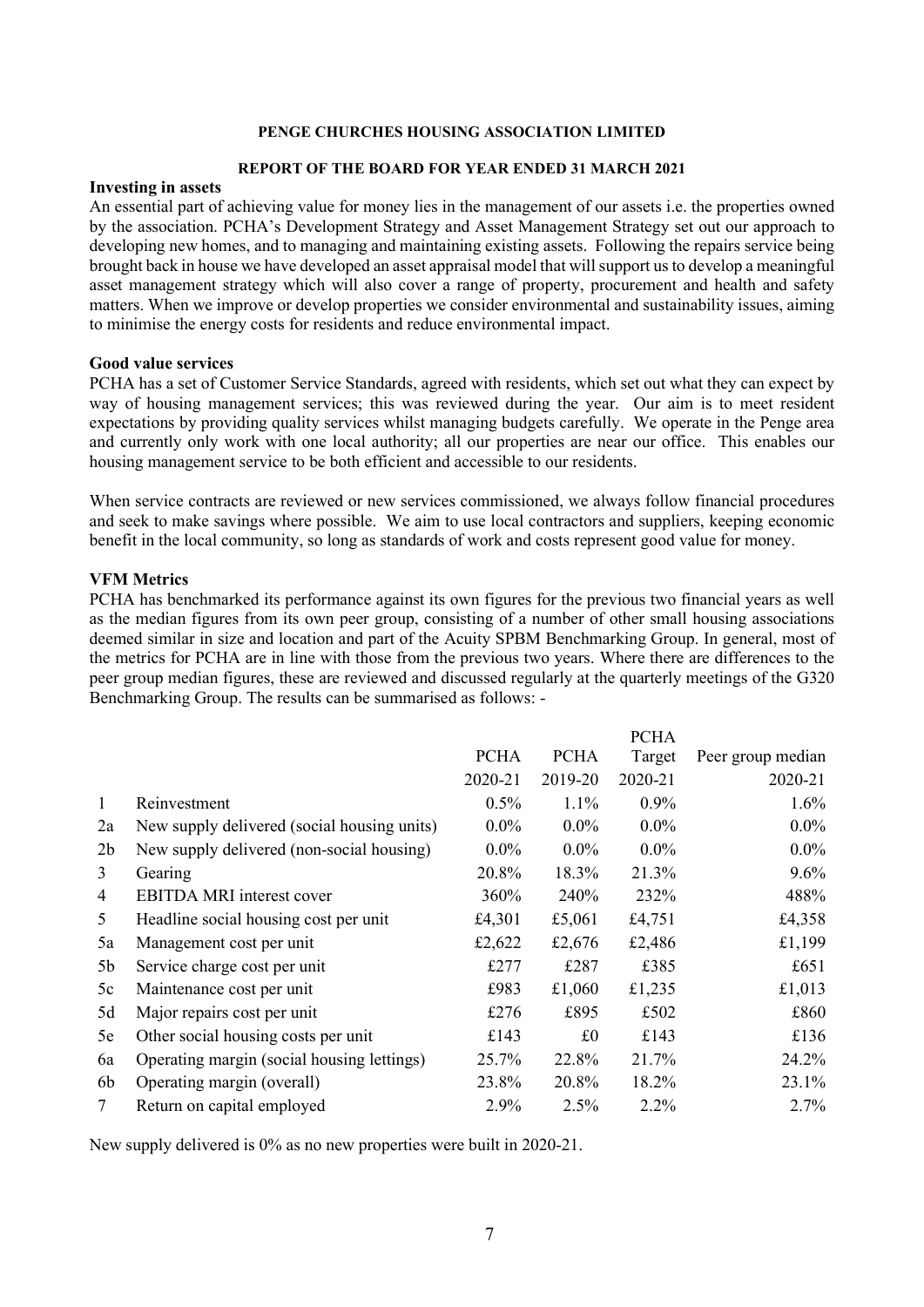#### REPORT OF THE BOARD FOR YEAR ENDED 31 MARCH 2021

### Performance against VFM Targets

The PCHA VFM targets were set in line with the Board approved budget which itself was subject to revision in May 2021 after the initial phase of the Covid-19 pandemic had struck. In every VFM metric, actual financial performance is better than or equal to the target.

The impact of the pandemic was felt for a longer period on actual results than was anticipated when the revised budget and VFM targets were set in May 2021, primarily around the ability to deliver repairs and major works programmes due to issues such as lockdown-impacted access to our homes. This is reflected in maintenance costs per unit of £983 against a target of £1,235 per unit and major repairs cost per unit of £276 against a per unit target of £502. We are pleased to report that despite the access issues around the 3 lockdowns that occurred in 20/21 there was no backlog of responsive repairs at year end and that any deferment of cyclical or major works has been reabsorbed in cashflow planning for the immediate future.

Overall headline social housing cost per unit has fallen from £5,061 in 2019/20 to £4,336 in 20/21, also lower than the VFM target of £4,751 and the peer group median of £4,358. This fall drives other VFM metrics such as an improvement in interest cover (up from the previous year's 240% to 377% and considerably above the target of 232% and existing bank covenant of 150%) and an improved operating margin (overall up from 20.8% to 22.8% and again considerably above the target of 18.2%). The operating surplus of £426k is £103k higher than the target, primarily driven by maintenance and major repair costs being £128k lower than target.

Value for money in terms of customer satisfaction has been demonstrated in the results of the 2021 Resident Satisfaction Survey that were issued in the Spring of 2021. These showed an overall satisfaction level for PCHA residents of 84%, which was at the median level of London-based social landlords, value for money in rent levels of 91% (higher than the London median of 88%) and satisfaction in the repair service of 80% (median of 81%).

### Public Benefit Entity

As a public benefit entity, Penge Churches Housing Association Limited has applied the public benefit entity 'PBE' prefixed paragraphs of FRS 102

### Statement of the Board's Responsibilities in respect of the Financial Statements

The Board is responsible for preparing the report and financial statements in accordance with applicable law and regulations.

The Co-operative and Community Benefit Societies Act 2014 and registered social housing legislation require the Board to prepare financial statements for each financial year which give a true and fair view of the state of affairs of the association and of its income and expenditure for that period.

In preparing these financial statements, the Board is required to:

- select suitable accounting policies and then apply them consistently.
- make judgements and estimates that are reasonable and prudent.
- state whether applicable accounting standards have been followed, subject to any material departures disclosed and explained in the financial statements; and
- prepare the financial statements on the going concern basis unless it is inappropriate to presume that the association will continue in business.

The Board is responsible for keeping proper accounting records which disclose with reasonable accuracy at any time the financial position of the Association and enable it to ensure that the financial statements comply with the Co-operative and Community Benefit Societies Act 2014, the Housing and Regeneration Act 2008 and the Accounting Direction for Private Registered Providers of Social Housing 2019. It has general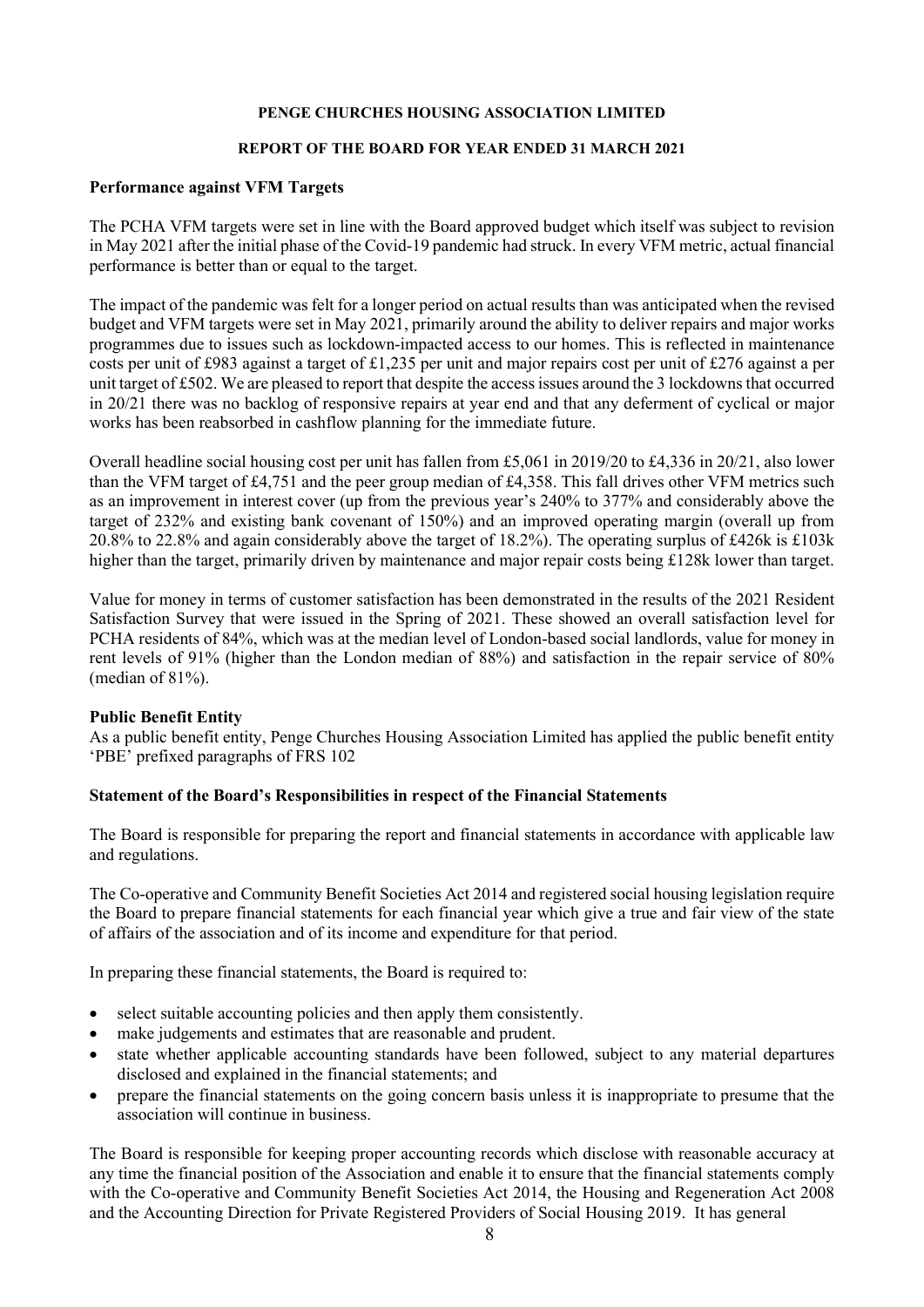### REPORT OF THE BOARD FOR YEAR ENDED 31 MARCH 2021

responsibility for taking reasonable steps to safeguard the assets of the Association and to prevent and detect fraud and other irregularities.

The Board is responsible for the maintenance and integrity of the corporate and financial information included on the association's website. Legislation in the United Kingdom governing the preparation and dissemination of financial statements may differ from legislation in other jurisdictions.

### Information for Auditors

We the members of the Board who held office at the date of approval of these Financial Statements as set out above confirm, so far as we are aware, that there is no relevant audit information of which the Association's auditors are unaware; and we have taken all the steps that we ought to have taken as Board members to make ourselves aware of any relevant audit information and to establish that the auditors are aware of that information.

#### Appointment of Auditors

Beever and Struthers to be reappointed as auditors for the coming year.

Signed by order of the Board

K Cooper **Secretary** 

Date: 23 September 2021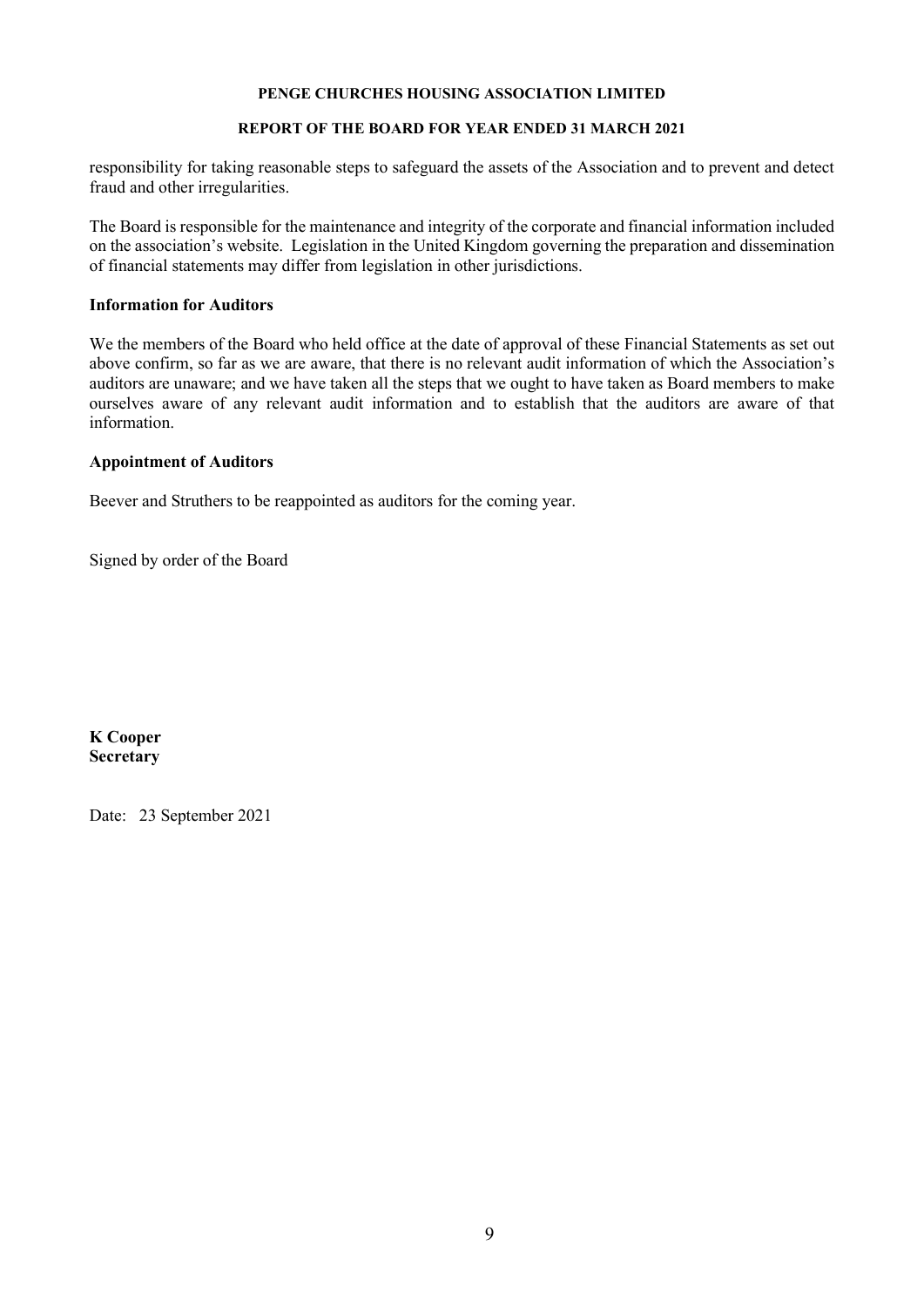#### REPORT OF THE INDEPENDENT AUDITORS

#### TO

#### PENGE CHURCHES HOUSING ASSOCIATION LIMITED

#### Opinion

We have audited the financial statements Penge Churches Housing Association Limited for the year ended 31 March 2021 which comprise the Statement of Comprehensive Income, the Statement of Financial Position, the Statement of Cash flows and the Statement of Changes in Reserves and notes to the financial statements, including a summary of significant accounting policies in Note 1. The financial reporting framework that has been applied in their preparation is applicable law and United Kingdom Accounting Standards, including FRS 102 "The Financial Reporting Standard applicable in the UK and Republic of Ireland" (United Kingdom Generally Accepted Accounting Practice).

#### In our opinion the financial statements:

- Give a true and fair view of the state of the Association's affairs as at 31 March 2021 and of its surplus for the year then ended.
- Have been properly prepared in accordance with United Kingdom Generally Accepted Accounting Practice, and.
- Have been prepared in accordance with the requirements of the Co-operative and Community Benefit Societies Act 2014, the Housing and Regeneration Act 2008 and the Accounting Direction for Private Registered Providers of Social Housing 2019.

#### Basis for Opinion

We conducted our audit in accordance with International Standards on auditing (UK) (ISAs (UK)) and applicable law. Our responsibilities under those standards are further described in the Auditor's responsibilities for the audit of the financial statements section of our report. We are independent of the Association in accordance with the ethical requirements that are relevant to our audit of the financial statements in the UK, including the FRC's Ethical Standard, and we have fulfilled our other ethical responsibilities in accordance with these requirements. We believe that the audit evidence we have obtained is sufficient and appropriate to provide a basis for our opinion.

#### Conclusions relating to going concern

We have nothing to report to you in respect of the following matters in relation to which the ISAs (UK) require us to report to you where:

- the Board's use of the going concern basis of accounting in the preparation of the financial statements is not appropriate; or
- the Board have not disclosed in the financial statements any identified material uncertainties that may cast significant doubt about the Association's ability to continue to adopt the going concern basis of accounting for a period of at least twelve months from the date when the financial statements are authorised for issue.

#### Other information

The other information comprises the information included in the Report of the Board, other than the financial statements and our auditor's report thereon. The Board is responsible for the other information. Our opinion on the financial statements does not cover the other information and, except to the extent otherwise explicitly stated in our report, we do not express any form of assurance conclusion thereon.

In connection with our audit of the financial statements our responsibility is to read the other information and, in doing so, consider whether the other information is materially inconsistent with the financial statements or our knowledge obtained in the audit or otherwise appears to be materially misstated. If we identify such material inconsistencies or apparent material misstatements, we are required to determine whether there is a material misstatement in the financial statements or a material misstatement of the other information. If, based on the work we have performed, we conclude that there is a material misstatement of this other information, we are required to report that fact.

We have nothing to report in this regard.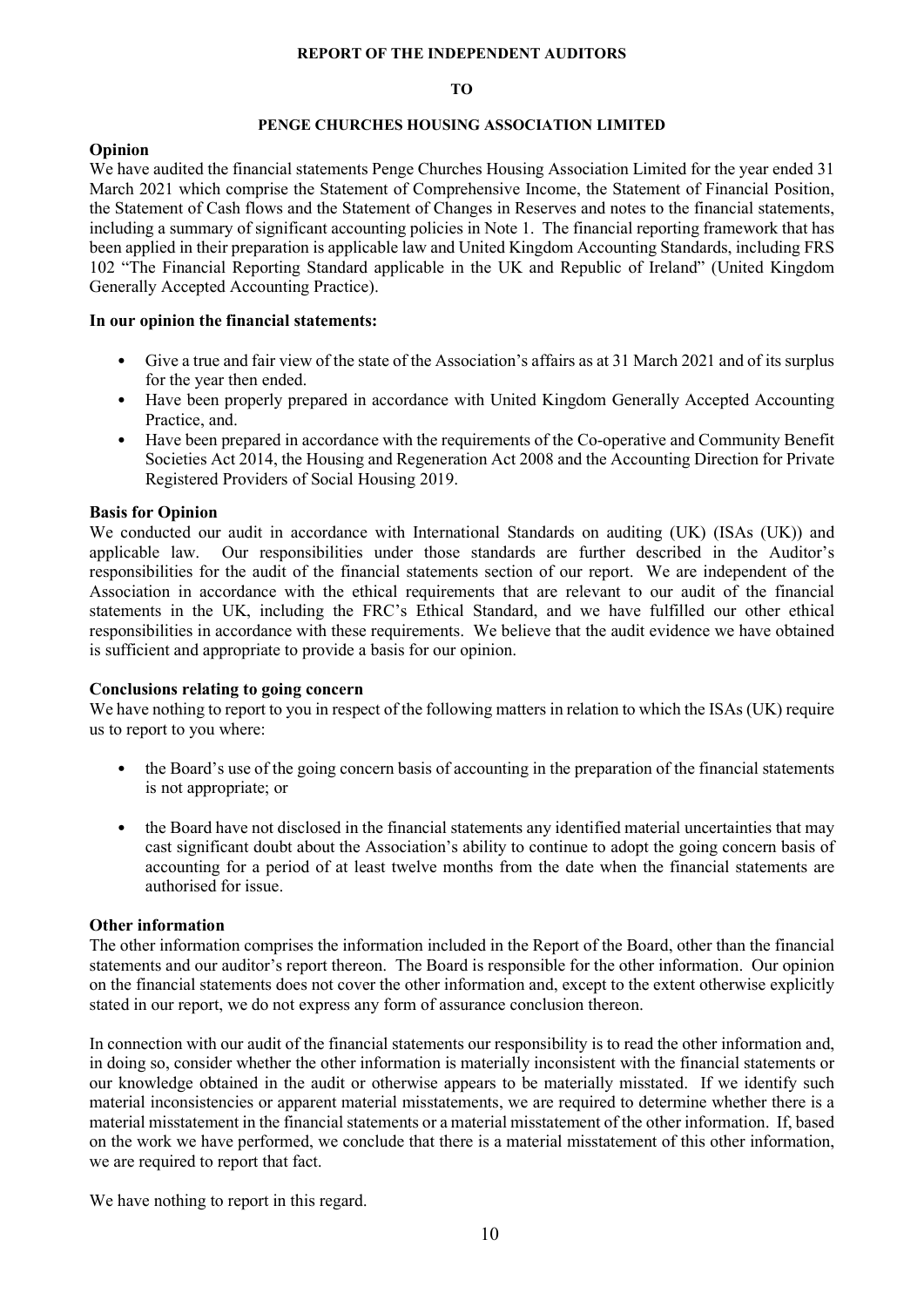#### REPORT OF THE INDEPENDENT AUDITORS

#### TO

#### PENGE CHURCHES HOUSING ASSOCIATION LIMITED

### Matters on which we are required to report by exception

We have nothing to report in respect of the following matters in relation to which Co-operative and Community Benefit Societies Act 2014 requires us to report to you if, in our opinion:

- a satisfactory system of control over transactions has not been maintained; or
- the Association has not kept proper accounting records; or
- the financial statements are not in agreement with the books of account; or
- we have not received all the information and explanations we require for our audit.

### Responsibilities of the Board

As explained more fully in the Statement of Responsibilities of the Board set out on page 8, the Board are responsible for the preparation of the financial statements and for being satisfied that they give a true and fair view, and for such internal control as the Board determine is necessary to enable the preparation of financial statements that are free from material misstatement, whether due to fraud or error.

In preparing the financial statements, the Board are responsible for assessing the Association's ability to continue as a going concern, disclosing, as applicable, matters related to going concern and using the going concern basis of accounting unless the Board either intend to liquidate the Association or to cease operations, or have no realistic alternative but to do so.

### Auditor's responsibilities for the audit of the financial statements

Our objectives are to obtain reasonable assurance about whether the financial statements are free from material misstatement, whether due to fraud or error, and to issue an auditor's report that includes our opinion. Reasonable assurance is a high level of assurance but is not a guarantee that an audit conducted in accordance with ISAs (UK) will always detect a material misstatement when it exists. Misstatements can arise from fraud or error and are considered material if, individually or in the aggregate, they could reasonably be expected to influence the economic decisions of users taken on the basis of these financial statements.

A further description of our responsibilities for the audit of the financial statements is located on the Financial Reporting Council's website at www.frc.org.uk/auditorsresponsibilities. This description forms part of our auditor's report.

### Extent to which the audit was considered capable of detecting irregularities, including fraud

We identify and assess the risks of material misstatement of the financial statements, whether due to fraud or error, and then design and perform audit procedures responsive to those risks, including obtaining audit evidence that is sufficient and appropriate to provide a basis for our opinion.

In identifying and addressing risks of material misstatement in respect of irregularities, including fraud and non-compliance with laws and regulations, our procedures included the following:

- We obtained an understanding of laws and regulations that affect the Association, focusing on those that had a direct effect on the financial statements or that had a fundamental effect on its operations. Key laws and regulations that we identified included the Co-operative and Community Benefit Societies Act, the Statement of Recommended Practice for registered housing providers: Housing SORP 2018, the Housing and Regeneration Act 2008, the Accounting Direction for Private Registered Providers of Social Housing 2019, tax legislation, health and safety legislation, and employment legislation.
- We enquired of the Board and reviewed correspondence and Board meeting minutes for evidence of noncompliance with relevant laws and regulations. We also reviewed controls the Board have in place, where necessary, to ensure compliance.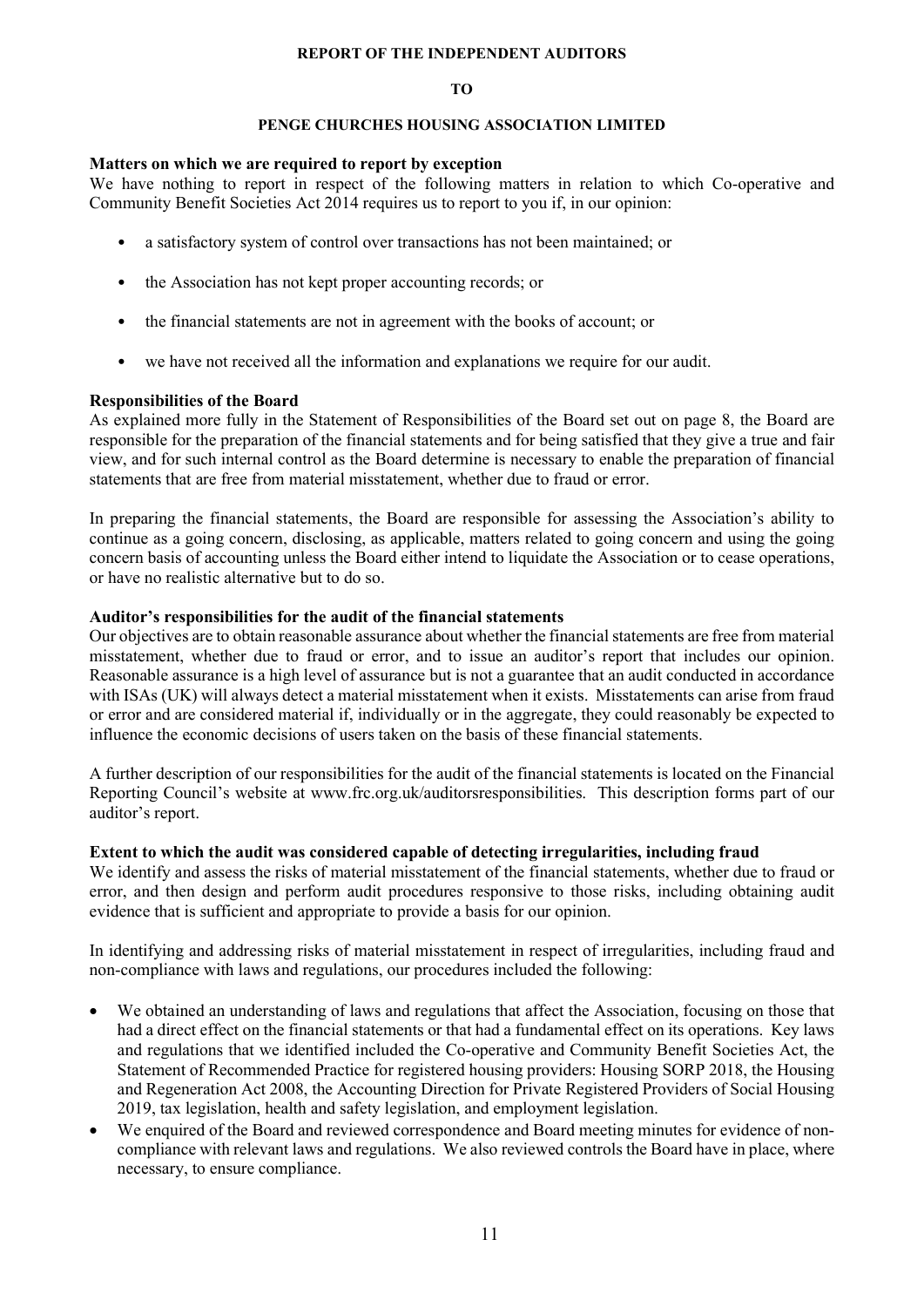#### REPORT OF THE INDEPENDENT AUDITORS

#### TO

### PENGE CHURCHES HOUSING ASSOCIATION LIMITED

We gained an understanding of the controls that the Board have in place to prevent and detect fraud. We enquired of the Board about any incidences of fraud that had taken place during the accounting period.

#### Extent to which the audit was considered capable of detecting irregularities, including fraud (continued)

- The risk of fraud and non-compliance with laws and regulations and fraud was discussed within the audit team and tests were planned and performed to address these risks. We identified the potential for fraud in the following areas: laws related to the construction and provision of social housing recognising the nature of the Association's activities and the regulated nature of the Association's activities.
- We reviewed financial statements disclosures and tested to supporting documentation to assess compliance with relevant laws and regulations discussed above.
- We enquired of the Board about actual and potential litigation and claims.
- We performed analytical procedures to identify any unusual or unexpected relationships that might indicate risks of material misstatement due to fraud.
- In addressing the risk of fraud due to management override of internal controls we tested the appropriateness of journal entries and assessed whether the judgements made in making accounting estimates were indicative of a potential bias.

Due to the inherent limitations of an audit, there is an unavoidable risk that we may not have detected some material misstatements in the financial statements, even though we have properly planned and performed our audit in accordance with auditing standards. For example, as with any audit, there remained a higher risk of non-detection of irregularities, as these may involve collusion, forgery, intentional omissions, misrepresentations, or the override of internal controls. We are not responsible for preventing fraud or noncompliance with laws and regulations and cannot be expected to detect all fraud and non-compliance with laws and regulations.

#### Use of our report

This report is made solely to the Association, in accordance with Section 87 of the Co-operative and Community Benefit Societies Act 2014. Our audit work has been undertaken so that we might state to the Association those matters we are required to state to them in an auditor's report and for no other purpose. To the fullest extent permitted by law, we do not accept or assume responsibility to anyone other than the Association for our audit work, for this report, or for the opinions we have formed.

Beever and Struthers 15 Bunhill Row Chartered Accountants London Statutory Auditor EC1Y 8LP

Date: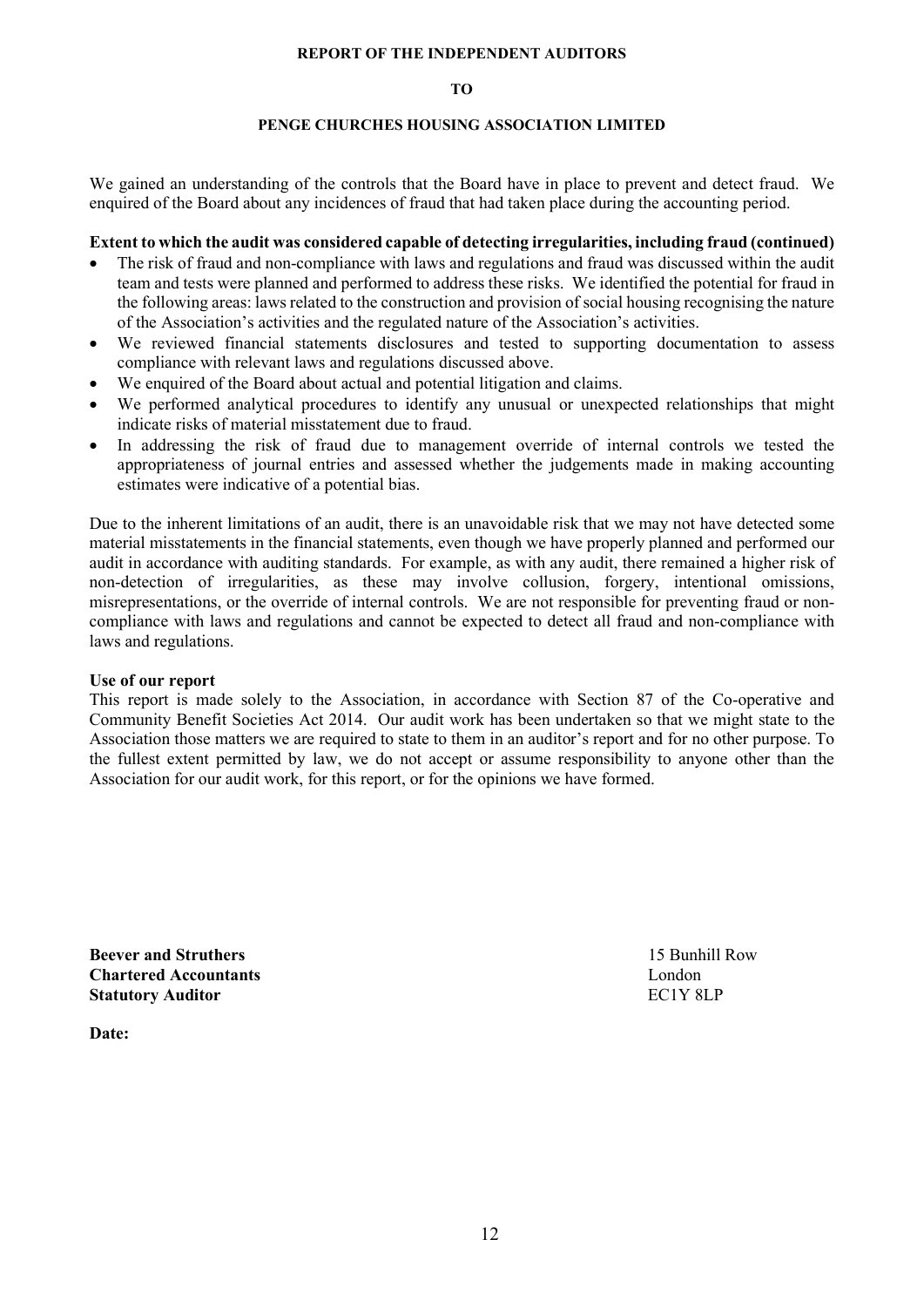#### STATEMENT OF COMPREHENSIVE INCOME

### FOR YEAR ENDED 31 MARCH 2021

|                                                         | <b>Notes</b>   | 2021<br>£         | 2020<br>£        |
|---------------------------------------------------------|----------------|-------------------|------------------|
| Turnover                                                | $\overline{2}$ | 1,789,528         | 1,766,646        |
| Operating expenditure                                   | $\overline{2}$ | (1,363,882)       | (1,403,578)      |
| <b>Operating surplus/ (deficit)</b>                     | $\overline{2}$ | 425,646           | 363,068          |
| Interest receivable<br>Interest and financing costs     | 5<br>6         | 128<br>(144, 152) | 861<br>(152,201) |
| Surplus for the year                                    | $\overline{7}$ | 281,622           | 211,728          |
| Other Comprehensive Income                              |                |                   |                  |
| Actuarial gains/ (losses) in respect of pension schemes | 17             | (225,000)         | 249,000          |
| Total comprehensive income for the year                 |                | 56,622            | 460,728          |
|                                                         |                |                   |                  |

The financial statements on pages 13 to 37 were approved and authorised for issue by the Board on 23 September 2021 and were signed on their behalf by:

Cathy McCarthy Trevor Crook **Karen Cooper**<br>
Chair Vice Chair Secretary

Vice Chair Secretary

The Statement of Comprehensive Income relates wholly to continuing activities and the notes on pages 16 to 36 form an integral part of these financial statements.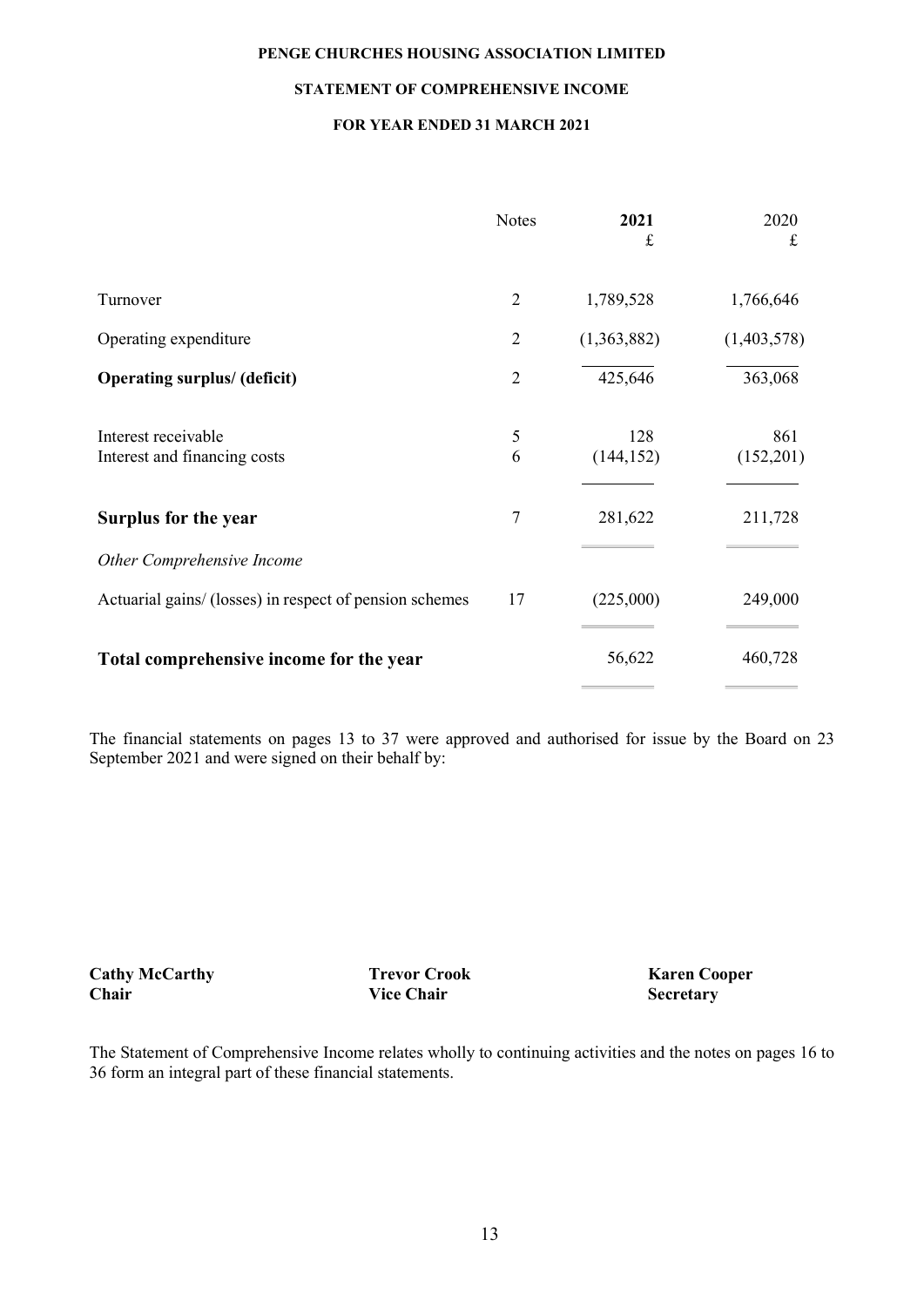### STATEMENT OF FINANCIAL POSITION

#### AS AT 31 MARCH 2021

|                                              | <b>Notes</b> | 2021<br>$\mathbf f$ | 2020<br>$\mathbf f$ |
|----------------------------------------------|--------------|---------------------|---------------------|
| <b>Fixed assets</b>                          |              |                     |                     |
| Tangible fixed assets: Housing Properties    | 10           | 14,446,949          | 14,611,201          |
| Tangible fixed assets: Other fixed assets    | 11           | 185,127             | 177,947             |
|                                              |              | 14,632,076          | 14,789,148          |
| <b>Current assets</b>                        |              |                     |                     |
| Trade and other debtors                      | 12           | 38,592              | 77,233              |
| Cash and cash equivalents                    |              | 602,502             | 516,210             |
|                                              |              | 641,094             | 593,443             |
| <b>Less: Creditors</b>                       |              |                     |                     |
| Amount falling due within one year           | 13           | (569, 194)          | (571,085)           |
| Net current assets                           |              | 71,900              | 22,358              |
| <b>Total assets less current liabilities</b> |              | 14,703,976          | 14,811,506          |
| <b>Creditors</b>                             |              |                     |                     |
| Amount falling due after more than one year  | 14           | (9,891,187)         | (10, 228, 341)      |
| <b>Provisions for liabilities</b>            |              |                     |                     |
| Pension - defined benefit liability          | 17           | (283,000)           | (110,000)           |
| <b>Total net assets</b>                      |              | 4,529,789           | 4,473,166           |
| <b>Capital and reserves</b>                  |              |                     |                     |
| Revenue reserves                             | 15           | 4,529,771           | 4,473,149           |
| Called-up share capital                      | 16           | 18                  | 17                  |
| <b>Total Reserves</b>                        |              | 4,529,789           | 4,473,166           |
|                                              |              |                     |                     |

The financial statements on pages 13 to 37 were approved and authorised for issue by the Board on 23 September 2021 and were signed on their behalf by:

Cathy McCarthy Trevor Crook Trevor Crook Karen Cooper<br>
Chair Vice Chair Secretary

**Secretary** 

The notes on pages 17 to 37 form an integral part of these financial statements.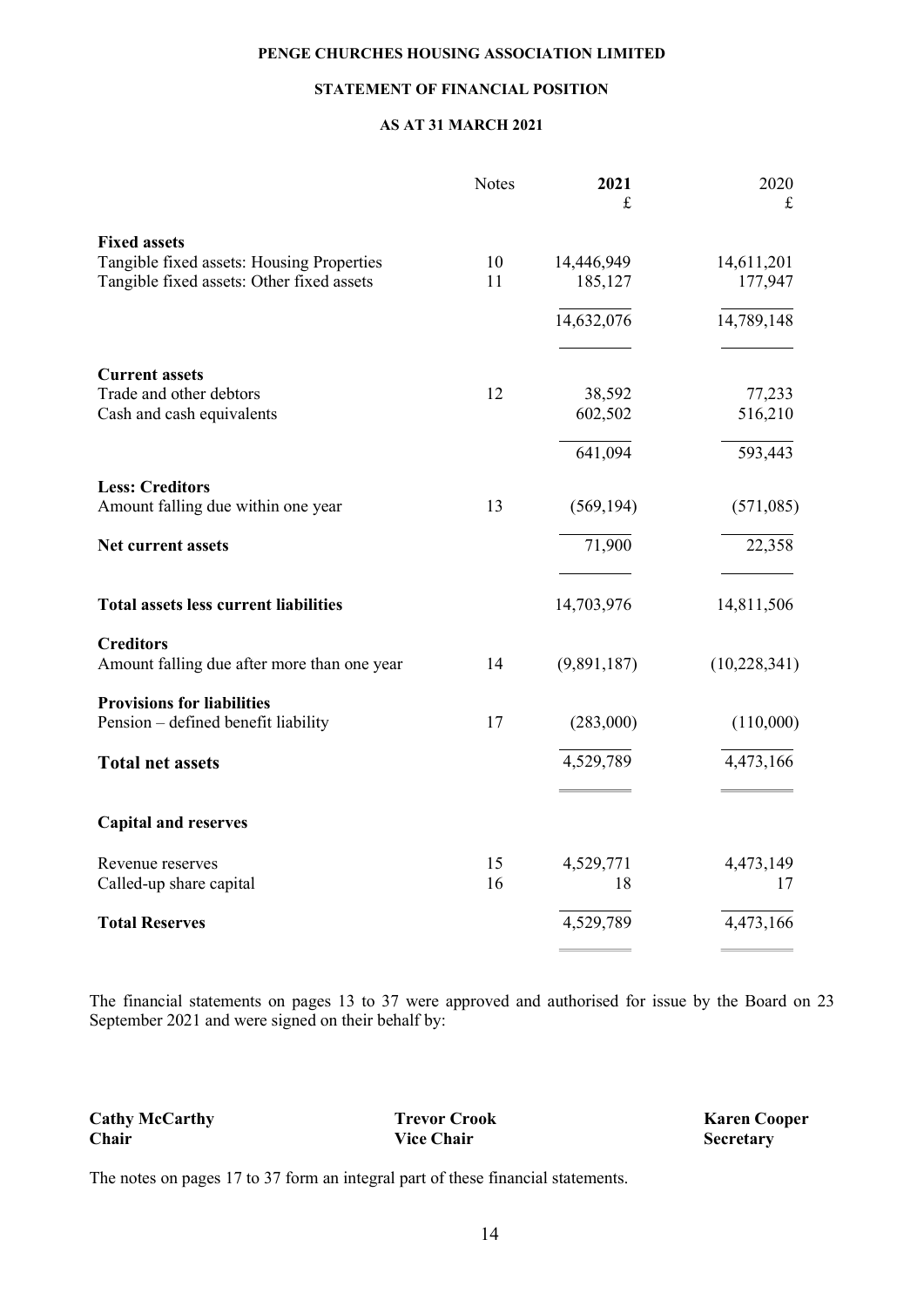# STATEMENT OF CASH FLOWS

### FOR THE YEAR ENDED 31 MARCH 2021

|                                                    | 2021       | 2020       |
|----------------------------------------------------|------------|------------|
|                                                    | £          | £          |
| Net cash generated from operating activities       |            |            |
| (see Note i)                                       | 559,877    | 492,927    |
| <b>Cash flow from investing activities</b>         |            |            |
| Purchase of tangible fixed assets                  | (96, 864)  | (199, 497) |
| New finance raised                                 |            |            |
| Interest received                                  | 128        | 861        |
|                                                    |            |            |
|                                                    | (96, 736)  | (198, 636) |
| <b>Cash flow from financing activities</b>         |            |            |
| Interest paid                                      | (142, 152) | (144,201)  |
| Repayment of borrowings                            | (234, 698) | (242, 299) |
| Issue/(cancellation) of ordinary shares            | L          | (11)       |
|                                                    | (376, 849) | (386, 511) |
|                                                    |            |            |
| Net change in cash and cash equivalents            | 86,292     | (92, 221)  |
| Cash and cash equivalent at beginning of the       |            |            |
| year                                               | 516,210    | 608,431    |
| Cash and cash equivalent at end of the year        | 602,502    | 516,210    |
| Note i                                             | $\pounds$  | $\pounds$  |
| <b>Cash flow from operating activities</b>         |            |            |
| Surplus/(deficit) for the year                     | 56,622     | 460,728    |
| <b>Adjustments for non-cash items</b>              |            |            |
| Depreciation of tangible fixed assets              | 253,936    | 230,234    |
| (Loss) on disposal of fixed assets                 |            | (17, 644)  |
| Decrease / (increase) in trade and other debtors   | 38,643     | (36,958)   |
| (Decrease) / increase in trade and other creditors | (11, 567)  | 91,008     |
| Movement in respect of pension schemes             | 173,000    | (285,000)  |
| Adjustments for investing or financing activities: |            |            |
| Government grants utilised in the year             | (92, 781)  | (92, 781)  |
| Interest Payable                                   | 142,152    | 144,201    |
| Interest received                                  | (128)      | (861)      |
| Net cash generated from operating activities       | 559,877    | 492,927    |
|                                                    |            |            |

The notes on pages 17 to 37 form an integral part of these financial statements.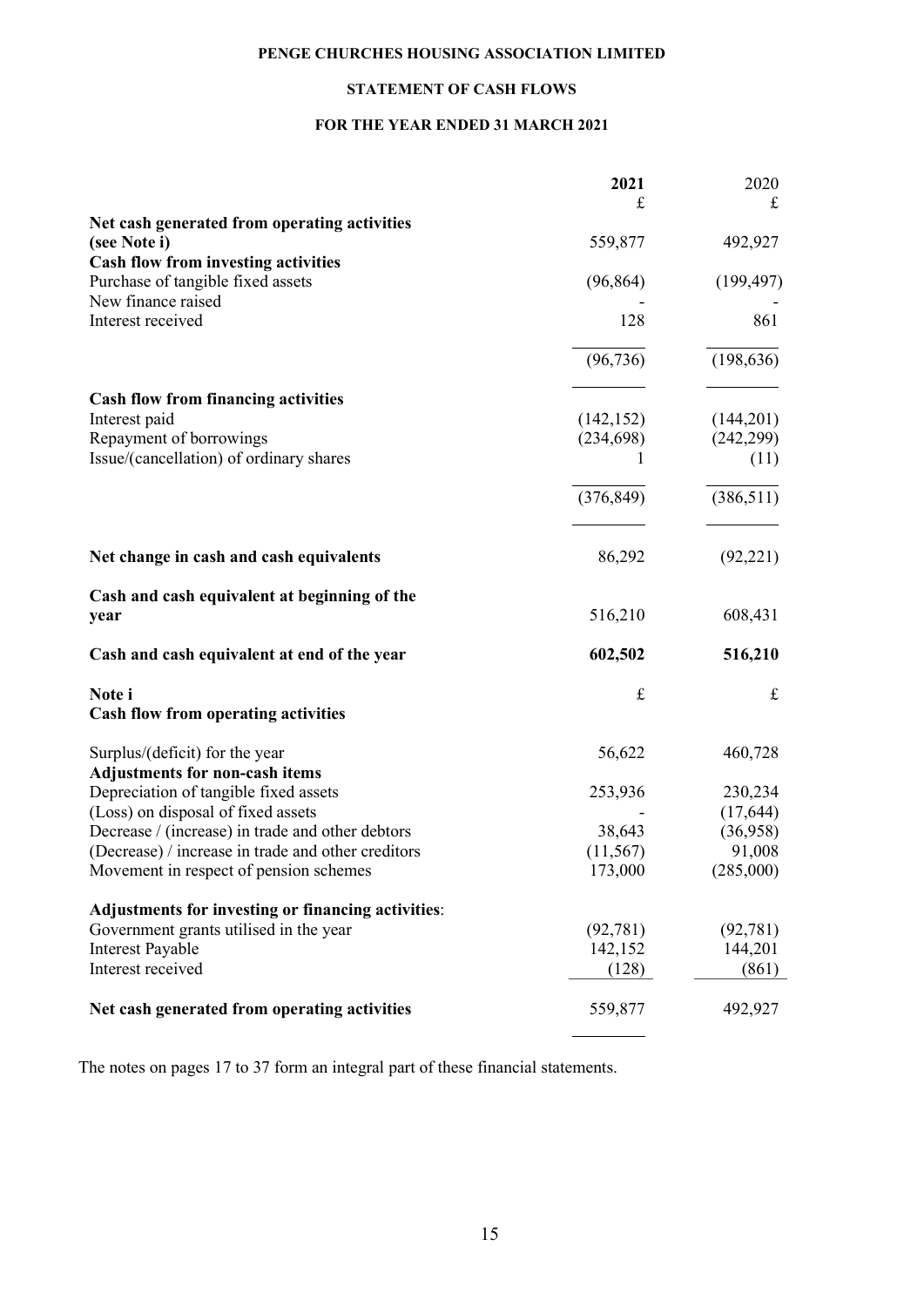# STATEMENT OF CHANGES IN RESERVES

### FOR THE YEAR ENDED 31 MARCH 2021

|                                         | <b>Total Reserves</b> |
|-----------------------------------------|-----------------------|
|                                         | $\mathbf f$           |
| Balance as at 1 April 2019              | 4,012,421             |
| Total Comprehensive Income for the year | 460,728               |
| Balance as at 31 March 2020             | 4,473,149             |
| Total Comprehensive Income for the year | 56,622                |
| <b>Balance as at 31 March 2021</b>      | 4,529,771             |

The notes on pages 17 to 37 form an integral part of these financial statements.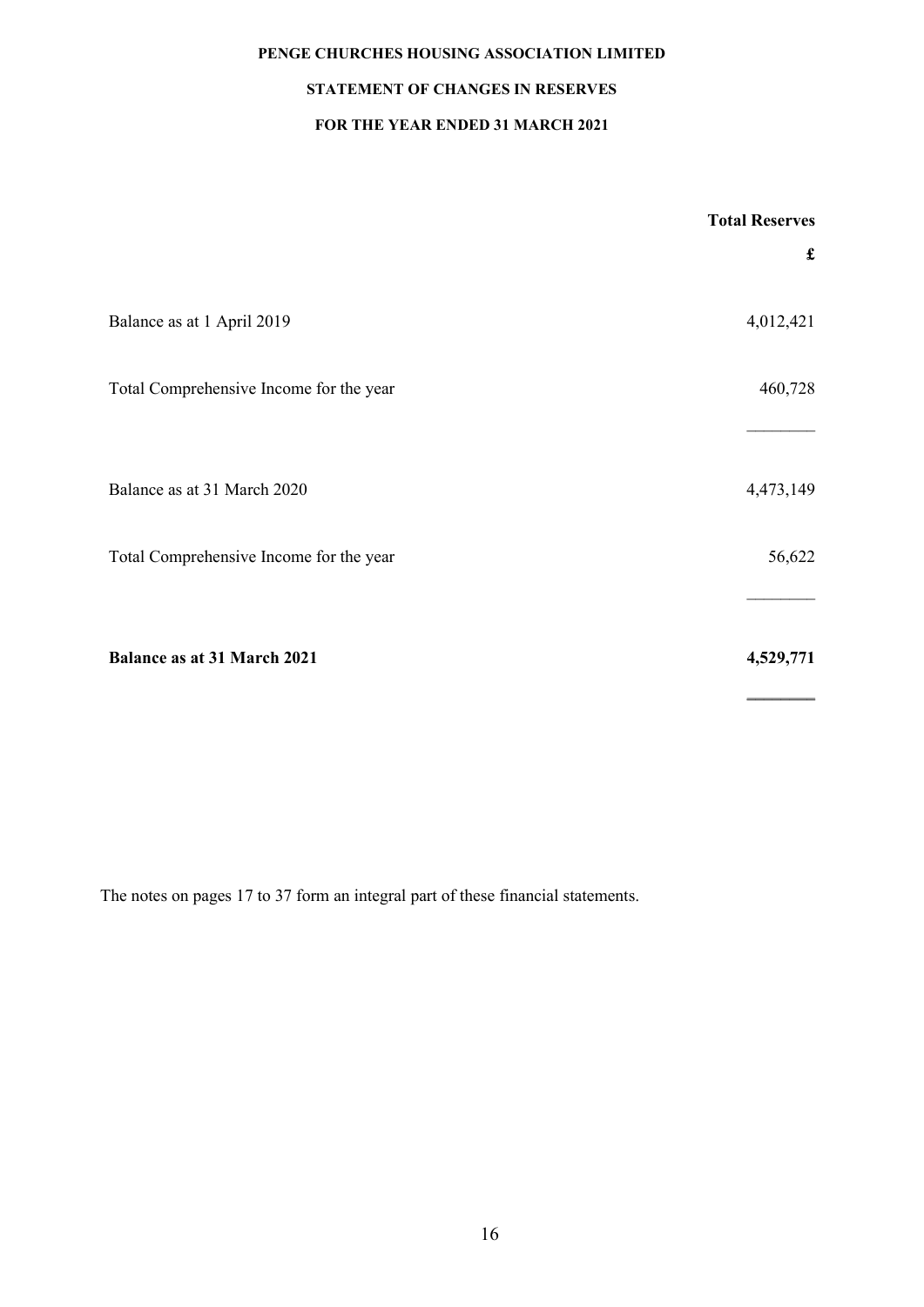#### NOTES TO THE FINANCIAL STATEMENTS

#### FOR THE YEAR ENDED 31 MARCH 2021

#### 1. ACCOUNTING POLICIES

#### (a) Legal Status

Penge Churches Association Limited is incorporated in England under the Co-operative and Community Benefit Societies Act 2014 registration number 19080R and is registered with the Regulator of Social Housing as a Private Registered Provider of Social Housing registration number L1243. The registered office is 99 Maple Road, Penge, SE20 8LN.

#### (b) Basis of accounting

The Association's financial statements have been prepared in accordance with applicable United Kingdom Accounting Generally Accepted Accounting Practice (UK GAAP) and the Statement of Recommending Practice for registered housing providers: Housing SORP 2018.

The financial statements comply with the Co-operative and Community Benefit Societies Act 2014, the Housing and Regeneration Act 2008 and the Accounting Direction for Private Registered Providers of Social Housing 2019. The financial statements are prepared on the historical cost basis of accounting and are presented in sterling £.

The Association's financial statements have been prepared in compliance with FRS 102.

As a public benefit entity, Penge Churches Housing Association Limited has applied the public benefit entity 'PBE' prefixed paragraphs of FRS 102.

### (c) Turnover

Turnover represents rental income receivable (net of void losses), service charges levied, management fees receivable and revenue grants from the Greater London Authority and Homes England.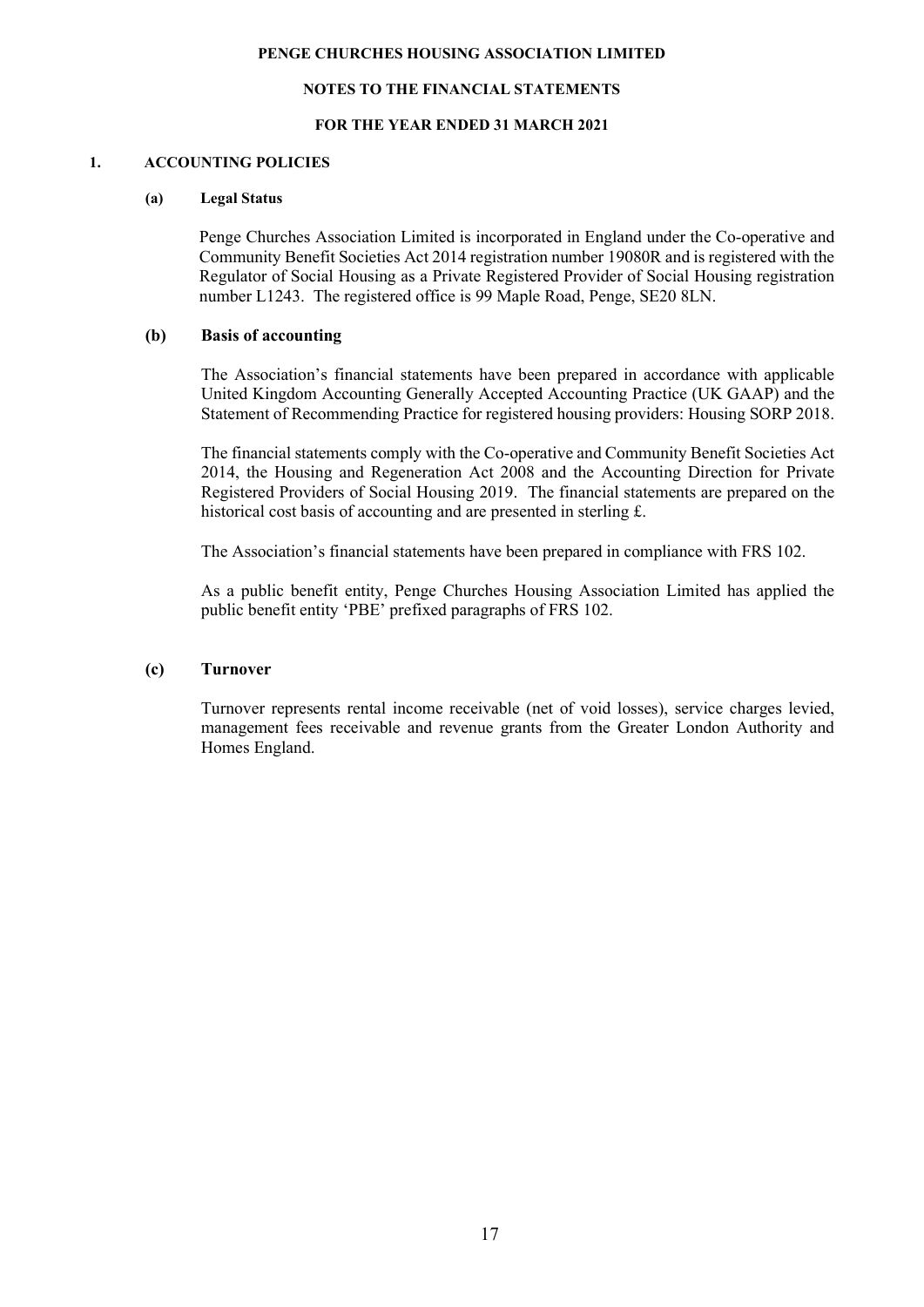#### NOTES TO THE FINANCIAL STATEMENTS

#### FOR THE YEAR ENDED 31 MARCH 2021

#### 1. ACCOUNTING POLICIES (continued)

#### (d) Fixed assets and depreciation

Housing properties

Housing properties are stated at cost less depreciation. Freehold land is not depreciated. Completed housing properties have been split between their land and structure costs and a specific set of major components that require periodic replacement.

Refurbishment or replacement of such a component is capitalised and then depreciated over the estimated useful life of the component at the following rates:

| Structure                     | 100 years |
|-------------------------------|-----------|
| Kitchen                       | 25 years  |
| Windows                       | 30 years  |
| <b>Bathrooms</b>              | 30 years  |
| Boilers                       | 10 years  |
| Heating system (excel Boiler) | 40 years  |
| Doors                         | 20 years  |
| Roofs                         | 70 years  |
| <b>Electrical</b> systems     | 50 years  |

#### Other fixed assets

Other fixed assets are stated at cost. Depreciation is charged on the other fixed assets as follows:

| Freehold office              | - Over 100 years |
|------------------------------|------------------|
| Fixtures and fittings        | - Over 4 years   |
| Schemes and office equipment | - Over 4 years   |
| Motor Vehicles               | - Over 5 years   |

A full year's depreciation is charged on these assets in the year of purchase, but no charge is made in the year of disposal.

#### (e) Social Housing Grant

Where developments have been financed wholly or partly by social housing and other grants, the amount of the grant received has been included as deferred income and recognised in Turnover over the estimated useful life of the associated asset structure (not land), under the accruals model. SHG received for items of cost written off in the Statement of Comprehensive Income Account is included as part of Turnover.

When Social Housing Grant (SHG) in respect of housing properties during construction exceeds the total cost to date of those housing properties, the excess is shown as a current liability.

SHG must be recycled by the Association under certain conditions, if a property is sold, or if another relevant event takes place. In these cases, the SHG can be used for projects approved by the Homes England and the Greater London Authority. However, SHG may have to be repaid if certain conditions are not met. If grant is not required to be recycled or repaid, any unamortised grant is recognised as Turnover. In certain circumstances, SHG may be repayable, and, in that event, is a subordinated unsecured repayable debt.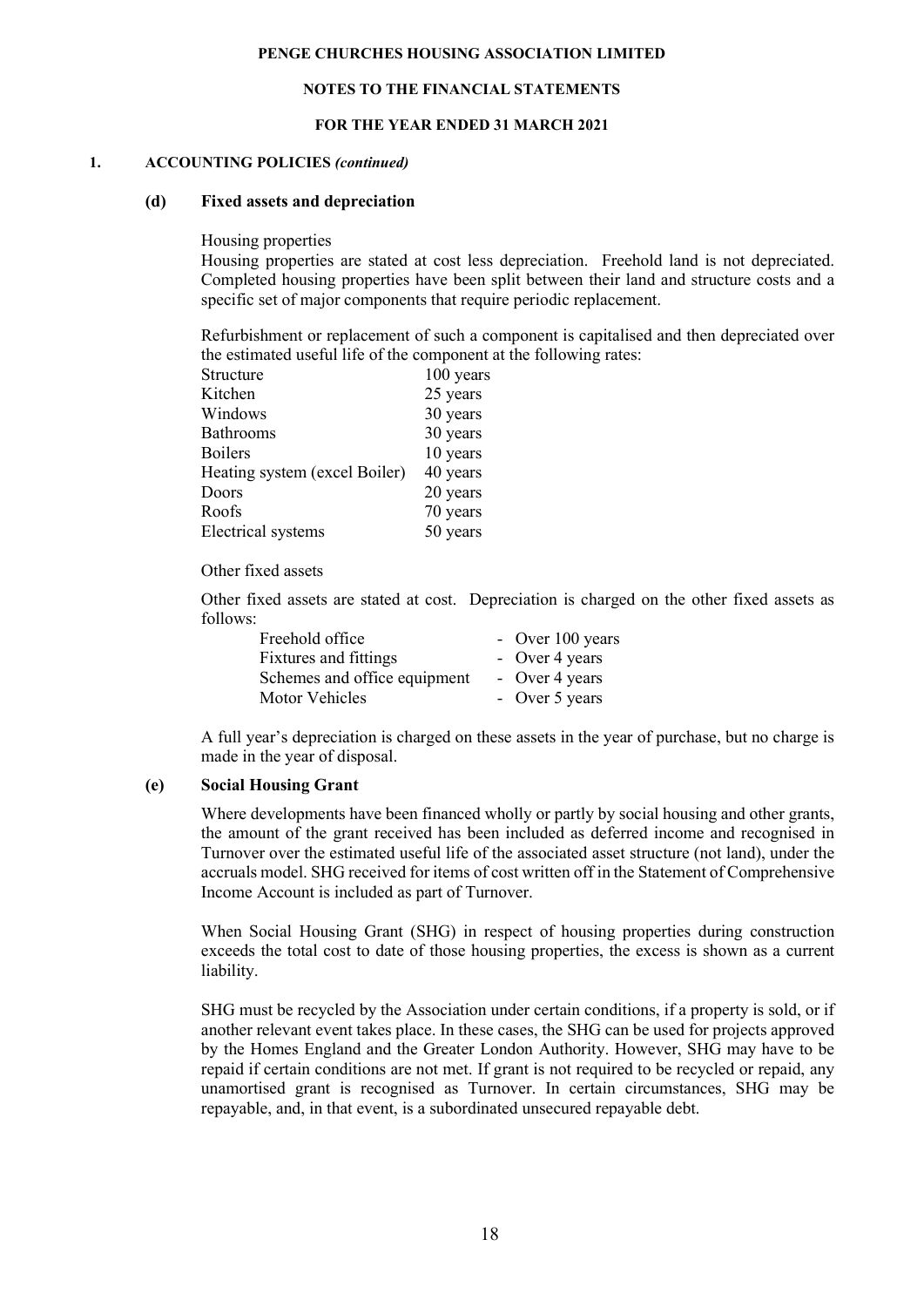#### NOTES TO THE FINANCIAL STATEMENTS

#### FOR THE YEAR ENDED 31 MARCH 2021

#### 1. ACCOUNTING POLICIES (continued)

#### (f) Capitalisation of interest and development costs

Interest on the mortgage loan financing a development is capitalised up to the date of practical completion of the scheme. Interest on other borrowings specifically financing the development programme (or scheme) after deduction of interest on social housing grant in advance is also capitalised.

All costs incurred in the delivery of the association's development programme are also capitalised.

#### (g) Pension costs

The cost of providing retirement pensions and related benefits is charged to management expenses over periods benefiting from the employees' services.

A liability for the Association's pension obligations is recognised net of plan assets. The net change in the net defined benefit liability is recognised as the cost of the defined benefit plan during the period. Pension plan assets are measured at fair value and the defined benefit obligation is measured on an actuarial basis using the projected unit method. Further details of the assumption and the pension plans are in note 17.

#### (h) Cyclical repairs and maintenance

The association maintains its properties in accordance with a planned programme of works. No provision is made in the financial statements for future works, but actual costs incurred are charged in the Statement of Comprehensive Income under the heading of planned maintenance.

### (i) Tax status

By virtue of S.478 Corporation Tax Act 2010, the Association is exempt from corporation tax.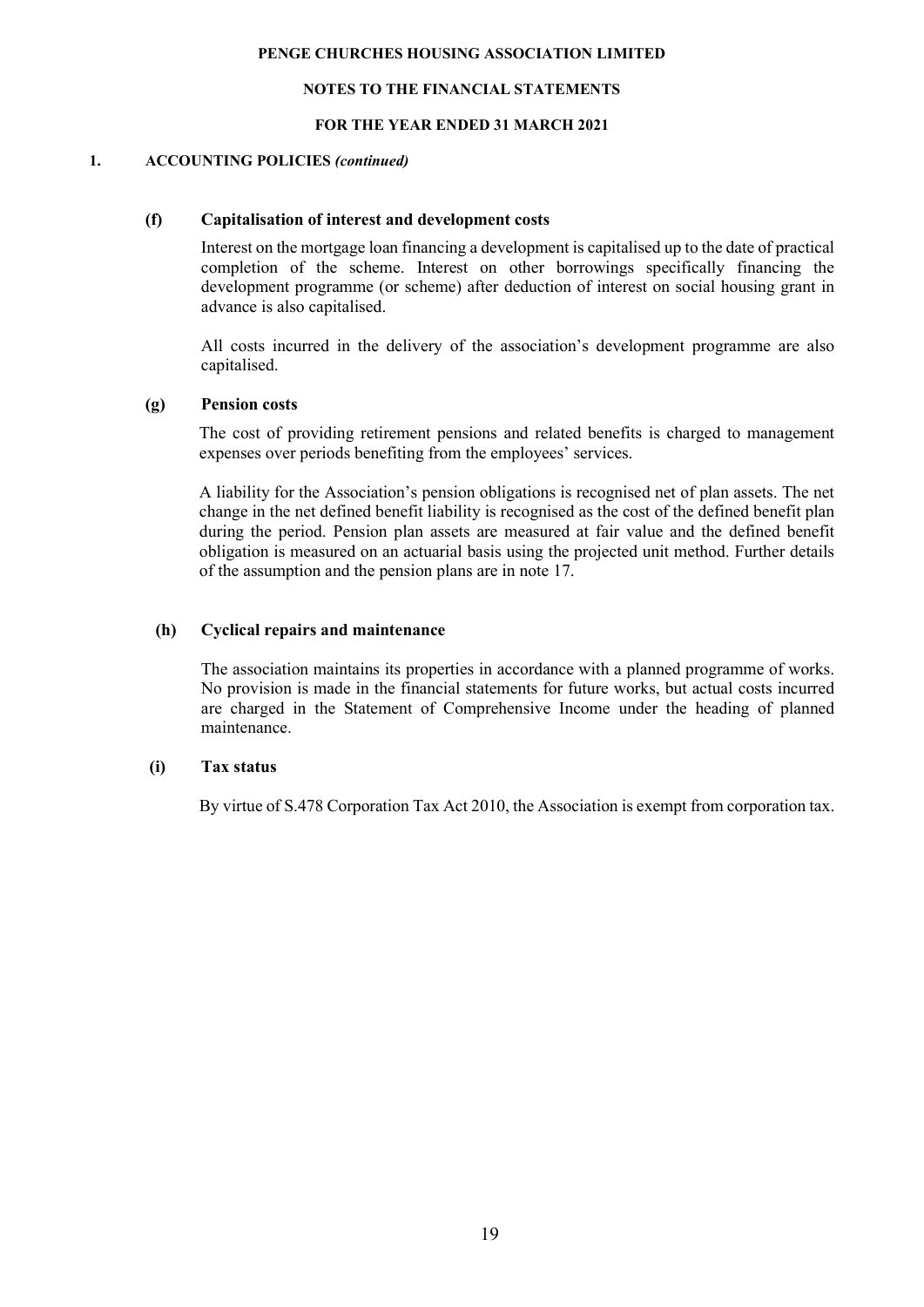#### NOTES TO THE FINANCIAL STATEMENTS

#### FOR THE YEAR ENDED 31 MARCH 2021

#### 2. ACCOUNTING POLICIES (continued)

### (j) Value Added Tax (VAT)

The Association is not VAT registered. The balances shown in these financial statements are inclusive of VAT where applicable.

#### (k) Going concern

The Association's financial statements have been prepared on a going concern basis which assumes an ability to continue operating for the foreseeable future. The COVID-19 pandemic led to a reassessment of the Association's business plan as well as an assessment of imminent or likely future breach in borrowing covenants. No significant concerns have been noted and we consider it appropriate to continue to prepare the financial statements on a going concern basis.

#### (l) Financial Instruments

Financial instruments such as loans, accounts payables, accounts receivables and cash are classified either as basic or complex. All financial instruments are initially measured at their fair values at the time the transactions occur. Subsequently all basic instruments are measured at amortised cost and all complex financial instruments are measured at a fair value through the comprehensive income.

Financial instruments held by the Association are classified as follows:

- Financial assets such as cash are held at cost.
- Financial assets such as current asset investments and receivables are classified as loans and receivables and held at amortised cost using the effective interest method.
- Financial liabilities such as bonds and loans are held at amortised cost using the effective interest method.

### (m) Holiday pay accrual

A liability is recognised to the extent of any unused holiday pay entitlement which has accrued at the Statement of Financial Position date and carried forward to future periods. This is measured at the undiscounted salary cost of the future holiday entitlement so accrued at the Statement of Financial Position date.

#### (n) Cash equivalents

Cash equivalents include readily convertible short-term highly liquid investments less advances from banks repayable within three months from the date of the advance.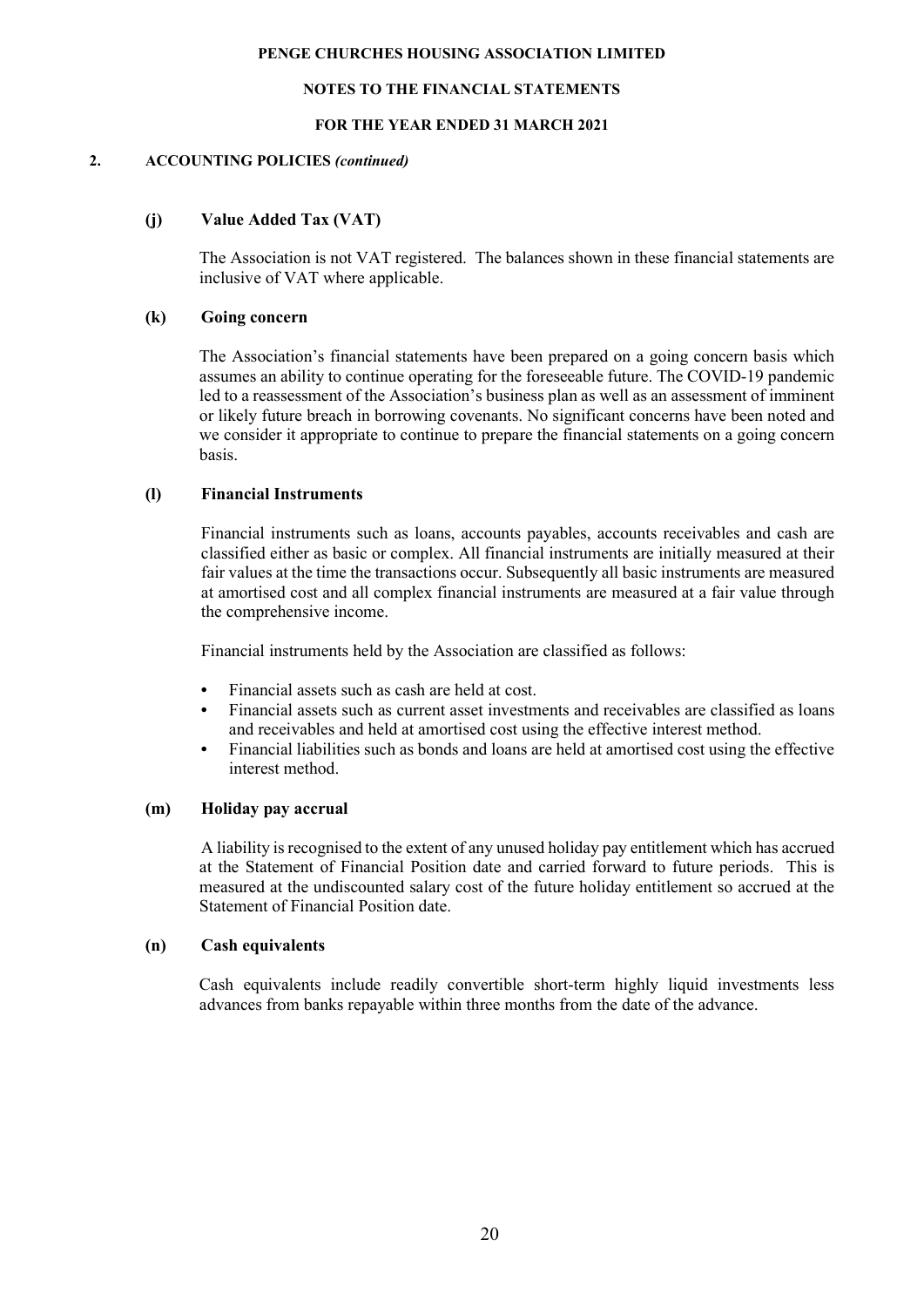#### NOTES TO THE FINANCIAL STATEMENTS

#### FOR THE YEAR ENDED 31 MARCH 2021

#### 1. ACCOUNTING POLICIES (continued)

#### (o) Judgements and key sources of estimation uncertainty

 The preparation of the financial statements requires management to make judgements, estimates and assumptions that affect the amounts reported for assets and liabilities as at the Statement of Financial Position date and the amounts reported for revenues and expenses during the year. However, the nature of estimation means that actual outcomes could differ from those estimates. The following judgements (apart from those involving estimates) have had the most significant effect on amounts recognised in the financial statements.

- a. Categorisation of housing properties. The Association has undertaken a detailed review of the intended use of all housing properties. In determining the intended use, the Association has considered if the asset is held for social benefit or to earn commercial rentals.
- b. Impairment. The Association has identified a cash generating unit for impairment assessment purposes at a property scheme level.
- c. Pension and other post-employment benefits: The cost of defined benefit pension plans and other post-employment benefits are determined using actuarial valuations. The actuarial valuation involves making assumptions about discount rates, future salary increases, mortality rates and future pension increases. Due to the complexity of the valuation, the underlying assumptions and the long-term nature of these plans, such estimates are subject to significant uncertainty. In determining the appropriate discount rate, management considers the interest rates of corporate bonds in the respective currency with at least AA rating, with extrapolated maturities corresponding to the expected duration of the defined benefit obligation. The underlying bonds are further reviewed for quality, and those having excessive credit spreads are removed from the population bonds on which the discount rate is based, on the basis that they do not represent high quality bonds. The mortality rate is based on publicly available mortality tables for the specific sector. Future salary increases and pension increases are based on expected future inflation rates for the respective sector. Further details are given in note 17.

#### (p) Other key sources of estimation and assumptions

a. Tangible fixed assets. Tangible fixed assets are depreciated over their useful lives considering residual values, where appropriate. The actual lives of the assets and residual values are assessed annually and may vary depending on several factors. In re-assessing asset lives, factors such as technological innovation, product life cycles and maintenance programmes are considered. Residual value assessments consider issues such as future market conditions, the remaining life of the asset and projected disposal values.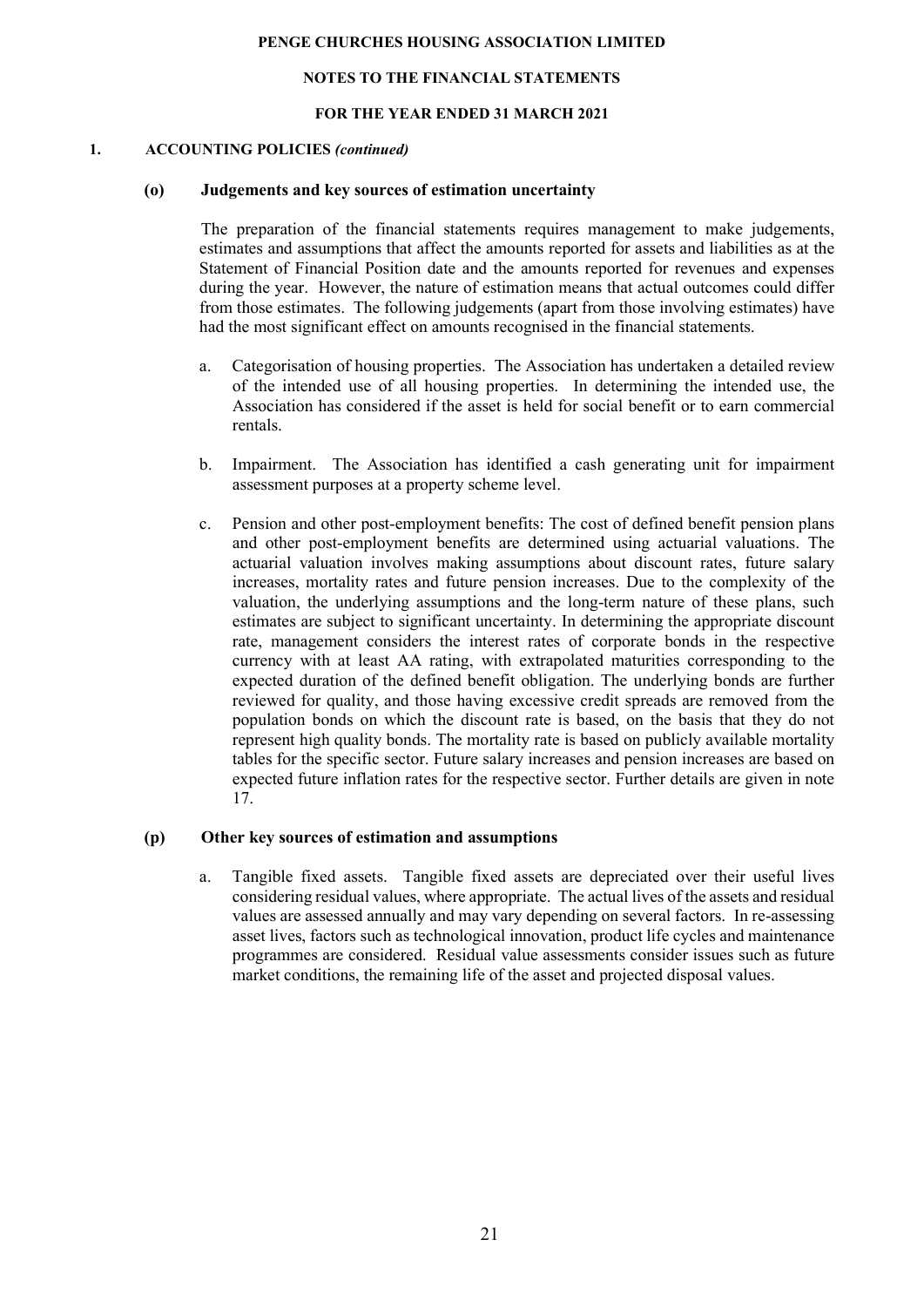# NOTES TO THE FINANCIAL STATEMENTS

# FOR THE YEAR ENDED 31 MARCH 2021

# 2. TURNOVER, OPERATING COSTS AND OPERATING SURPLUS

|                                  | <b>Turnover</b> | 2021<br><b>Operating</b><br><b>Costs</b> | <b>Operating</b><br><b>Surplus</b> |
|----------------------------------|-----------------|------------------------------------------|------------------------------------|
|                                  | £               | £                                        | £                                  |
| Social housing lettings (note 3) | 1,783,922       | (1,325,182)                              | 458,740                            |
| Other                            | 5,606           | (38,700)                                 | (33,094)                           |
| <b>TOTAL</b>                     | 1,789,528       | (1,363,882)                              | 425,646                            |

|                                  | Turnover<br>$\pounds$ | 2020<br>Operating<br>Costs<br>$\mathbf f$ | Operating<br>Surplus<br>£ |
|----------------------------------|-----------------------|-------------------------------------------|---------------------------|
| Social housing lettings (note 3) | 1,762,193             | (1,364,878)                               | 397,315                   |
| Other                            | 4,453                 | (38,700)                                  | (34,247)                  |
| <b>TOTAL</b>                     | 1,766,646             | (1,403,578)                               | 363,068                   |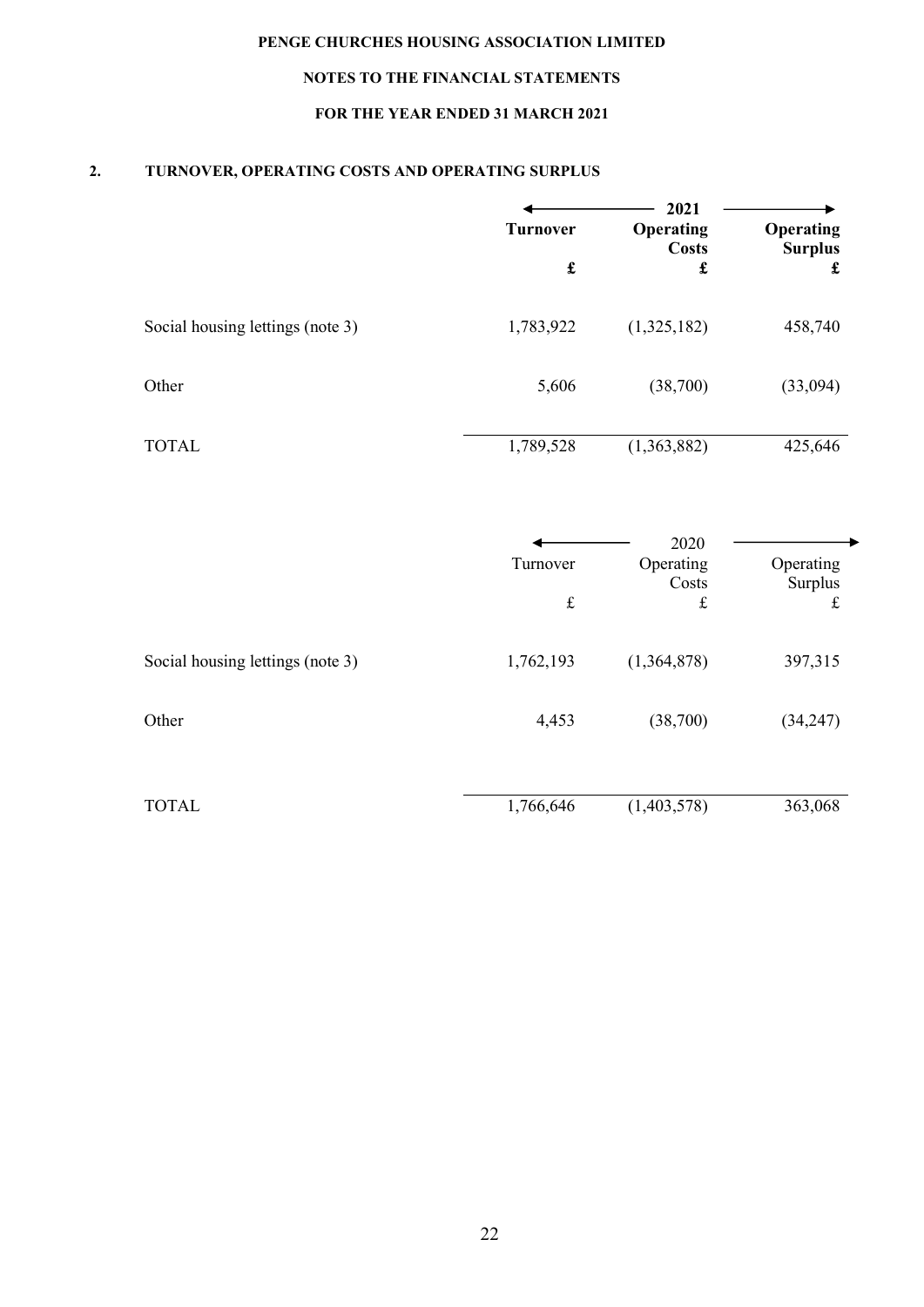# NOTES TO THE FINANCIAL STATEMENTS

# FOR THE YEAR ENDED 31 MARCH 2021

### 3. TURNOVER AND OPERATING EXPENDITURE

|                                                               | General<br>Needs<br>Housing | Stafford<br>House:<br>Supported<br>Housing | Intermediate<br>rent<br>lettings | Total<br>2021 | Total<br>2020 |
|---------------------------------------------------------------|-----------------------------|--------------------------------------------|----------------------------------|---------------|---------------|
|                                                               | $\pounds$                   | £                                          | $\pounds$                        | $\pounds$     | $\pounds$     |
| <b>Income</b>                                                 |                             |                                            |                                  |               |               |
| Rent receivable net of<br>identifiable service charges        | 1,501,521                   | 41,782                                     | 48,239                           | 1,591,542     | 1,580,922     |
| Service charge income                                         | 99,599                      |                                            |                                  | 99,599        | 88,490        |
| Amortised government<br>grants                                | 92,781                      |                                            |                                  | 92,781        | 92,781        |
| <b>Turnover from Social</b><br><b>Housing Lettings</b>        | 1,693,901                   | 41,782                                     | 48,239                           | 1,783,922     | 1,762,193     |
|                                                               |                             |                                            |                                  |               |               |
| <b>Operating expenditure</b>                                  |                             |                                            |                                  |               |               |
| Management                                                    | 689,730                     | 17,697                                     | 420                              | 707,847       | 727,207       |
| Service charge costs                                          | 72,823                      | 1,867                                      |                                  | 74,690        | 77,532        |
| Routine maintenance                                           | 216,835                     | 5,731                                      | 6,693                            | 229,259       | 221,223       |
| Planned maintenance                                           | 34,107                      | 907                                        | 1,265                            | 36,279        | 65,076        |
| Major repairs expenditure                                     |                             |                                            |                                  |               | 46,749        |
| Rent losses from bad debts                                    | 36,233                      |                                            |                                  | 36,233        | 6,080         |
| Housing property<br>depreciation                              | 220,362                     | 10,611                                     | 9.901                            | 240,874       | 221,013       |
| Operating expenditure on<br><b>Social Housing Lettings</b>    | 1,270,090                   | 36,813                                     | 18,279                           | 1,325,182     | 1,364,878     |
| <b>Operating Surplus on</b><br><b>Social Housing Lettings</b> | 423,811                     | 4,969                                      | 29,960                           | 458,740       | 397,315       |
|                                                               | 26,747                      |                                            |                                  | 26,747        | 4,569         |
| <b>Void losses</b>                                            |                             |                                            |                                  |               |               |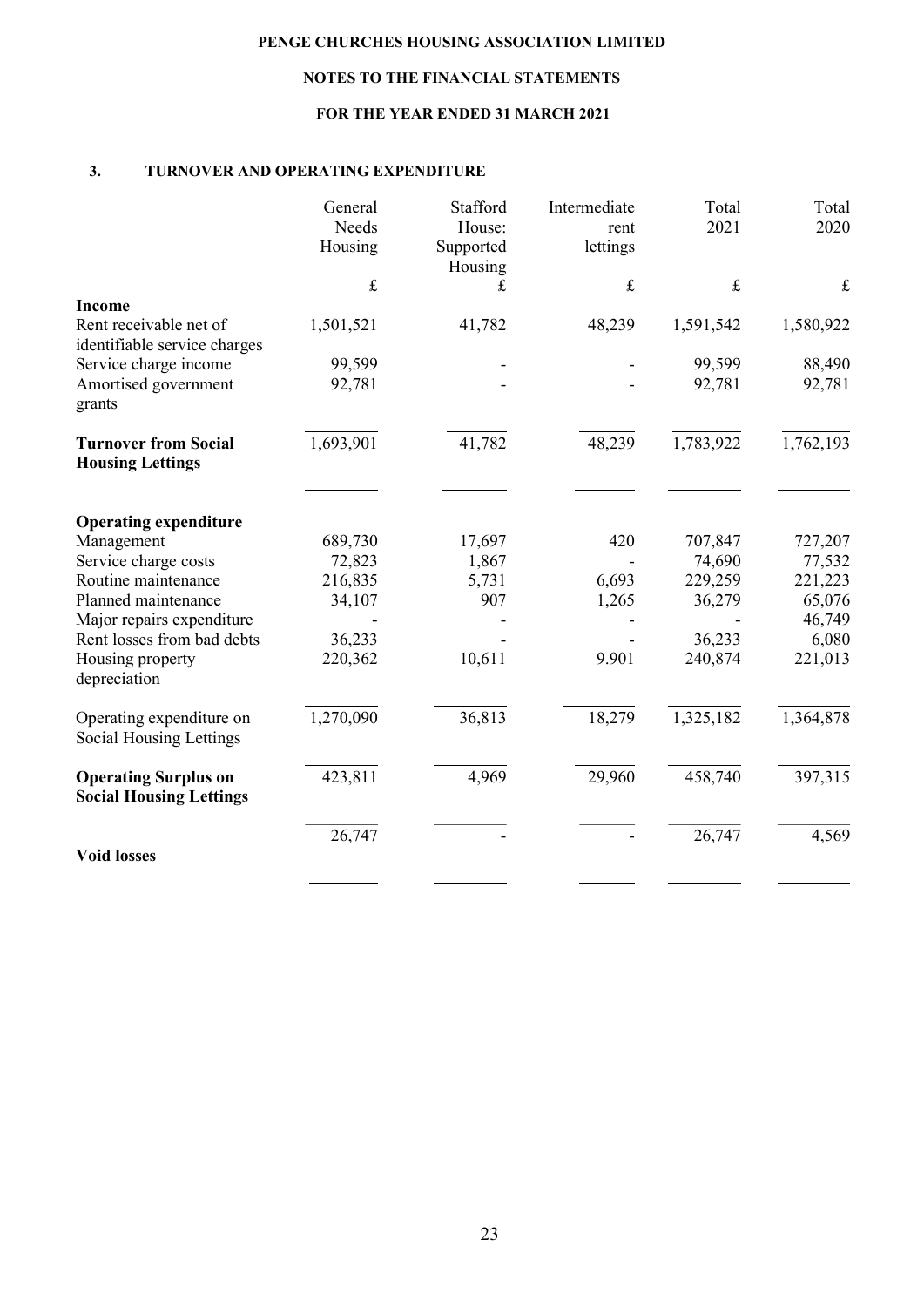# NOTES TO THE FINANCIAL STATEMENTS

# FOR THE YEAR ENDED 31 MARCH 2021

## 4. ACCOMMODATION OWNED, MANAGED AND IN DEVELOPMENT

|                                                                                      | 2021<br>N <sub>0</sub> | 2020<br>N <sub>o</sub> |
|--------------------------------------------------------------------------------------|------------------------|------------------------|
| <b>Social Housing</b>                                                                |                        |                        |
| Owned and managed at end of year:                                                    |                        |                        |
| General needs housing                                                                | 253                    | 253                    |
| Supported housing and housing for older people                                       | 13                     | 13                     |
| Intermediate rent                                                                    | 4                      | $\overline{4}$         |
|                                                                                      | 270                    | 270                    |
|                                                                                      |                        |                        |
| 5.<br><b>INTEREST RECEIVABLE</b>                                                     |                        |                        |
|                                                                                      | 2021                   | 2020                   |
|                                                                                      | £                      | $\pounds$              |
| Bank interest receivable                                                             | 128                    | 861                    |
| 6.<br><b>INTEREST AND FINANCE COSTS</b>                                              |                        |                        |
|                                                                                      | 2021                   | 2020                   |
|                                                                                      | £                      | $\pounds$              |
| Deferred benefit pension charge                                                      | 2,000                  | 8,000                  |
| Interest payable on housing loans repayable wholly or partly<br>in more than 5 years | 142,152                | 144,201                |
| Less: interest capitalised                                                           |                        |                        |
|                                                                                      | 144,152                | 152,201                |
|                                                                                      |                        |                        |

### 7. SURPLUS ON ORDINARY ACTIVITIES

# Surplus on ordinary activities is stated after charging

|                                         | 2021    | 2020    |
|-----------------------------------------|---------|---------|
| Depreciation:                           |         |         |
| Tangible owned fixed assets             | 253,938 | 222,852 |
| Auditors' remuneration (excluding VAT): |         |         |
| In their capacity as auditors           | 9,923   | 9,815   |
| In respect of other services            |         |         |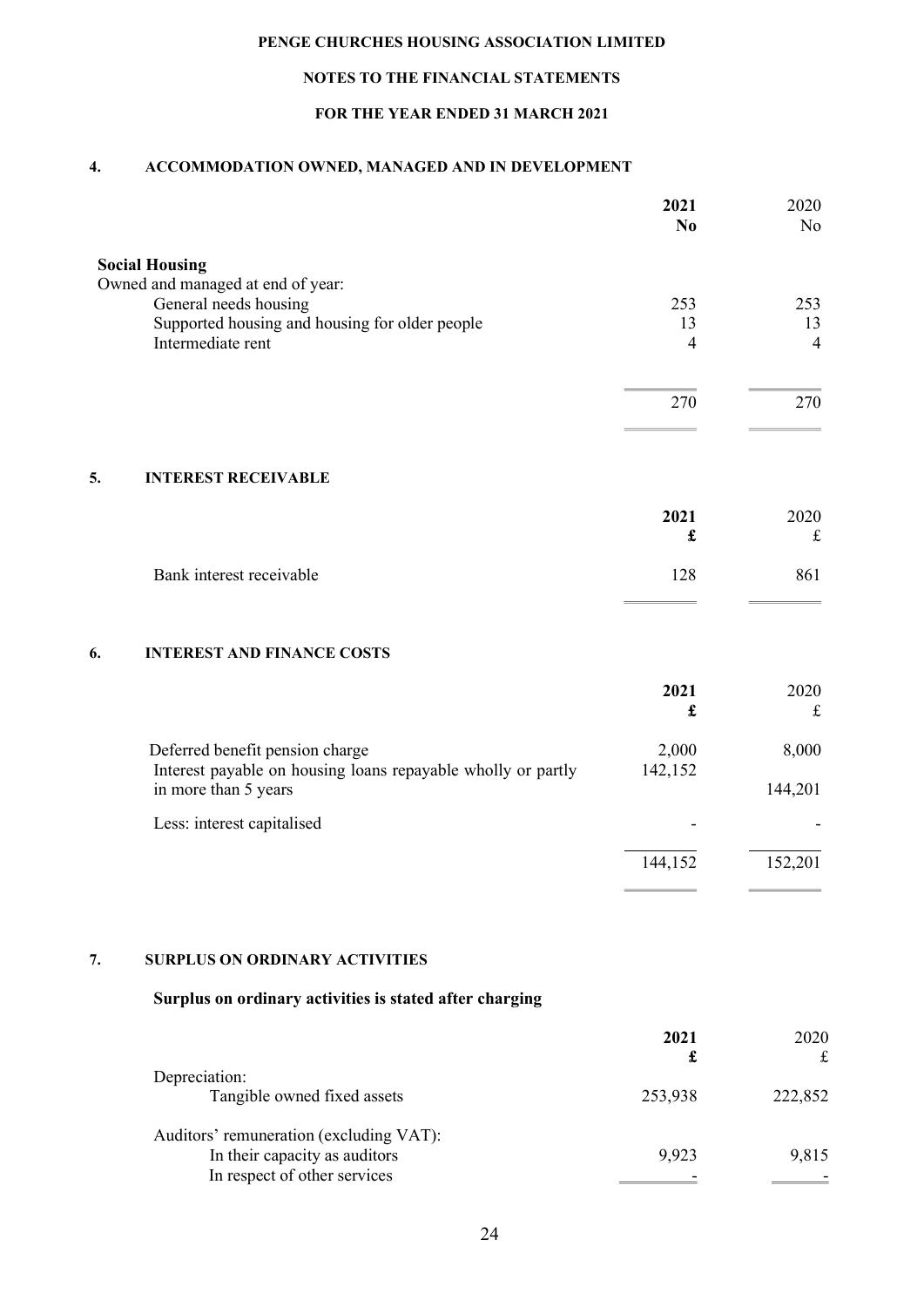### NOTES TO THE FINANCIAL STATEMENTS

### FOR THE YEAR ENDED 31 MARCH 2021

#### 8. DIRECTORS' EMOLUMENTS

|                                                                                                            | 2021   | 2020   |
|------------------------------------------------------------------------------------------------------------|--------|--------|
| The aggregate emoluments payable to or receivable by the<br>directors (board and director/chief executive) | 92,710 | 90,007 |
| Emoluments paid to the highest paid director of the<br>Association excluding pension contributions:        | 79,355 | 76,398 |

The Chief Executive was an ordinary member of the Social Housing Pension Scheme and the employer's contribution for the financial year was £7,355 (2020: £6,609). No special terms were applied to the pension for the Chief Executive.

Directors (key management personnel) are defined as members of the Board and the Chief Executive.

The Chairs of Board and the Chairs of Finance and Audit Committee received a total combined remuneration of £6,000 in the year (2020: £7,000).

|    |                                                                                                                       | 2021<br>£ | 2020<br>£      |
|----|-----------------------------------------------------------------------------------------------------------------------|-----------|----------------|
|    | C.McCarthy (Chair of Board)                                                                                           | 4,000     | 2,000          |
|    | R.Limond (Chair of Finance & Audit)                                                                                   | 2,000     | 500            |
|    | T. Downie (Chair of Board to Dec 2019)                                                                                |           | 3,000          |
|    | D.Simmonds (Chair of Finance & Audit to Dec 2019)                                                                     |           | 1,500          |
| 9. | <b>EMPLOYEES</b>                                                                                                      |           |                |
|    |                                                                                                                       | 2021      | 2020           |
|    |                                                                                                                       | No        | N <sub>o</sub> |
|    | The average number of persons employed during the<br>year expressed in full time equivalents (35 hours per week) was: |           |                |
|    | Number of persons employed                                                                                            | 8.8       | 8.5            |
|    | Full time equivalents                                                                                                 | 7.1       | 6.8            |
|    |                                                                                                                       | 2021      | 2020           |
|    |                                                                                                                       | £         | $\mathbf f$    |
|    | Staff costs (for the above persons)                                                                                   |           |                |
|    | Wages and salaries                                                                                                    | 333,452   | 314,609        |
|    | Social security costs                                                                                                 | 33,522    | 29,005         |
|    | Other pension costs                                                                                                   | 30,105    | 26,858         |
|    |                                                                                                                       | 397,079   | 370,472        |
|    |                                                                                                                       |           |                |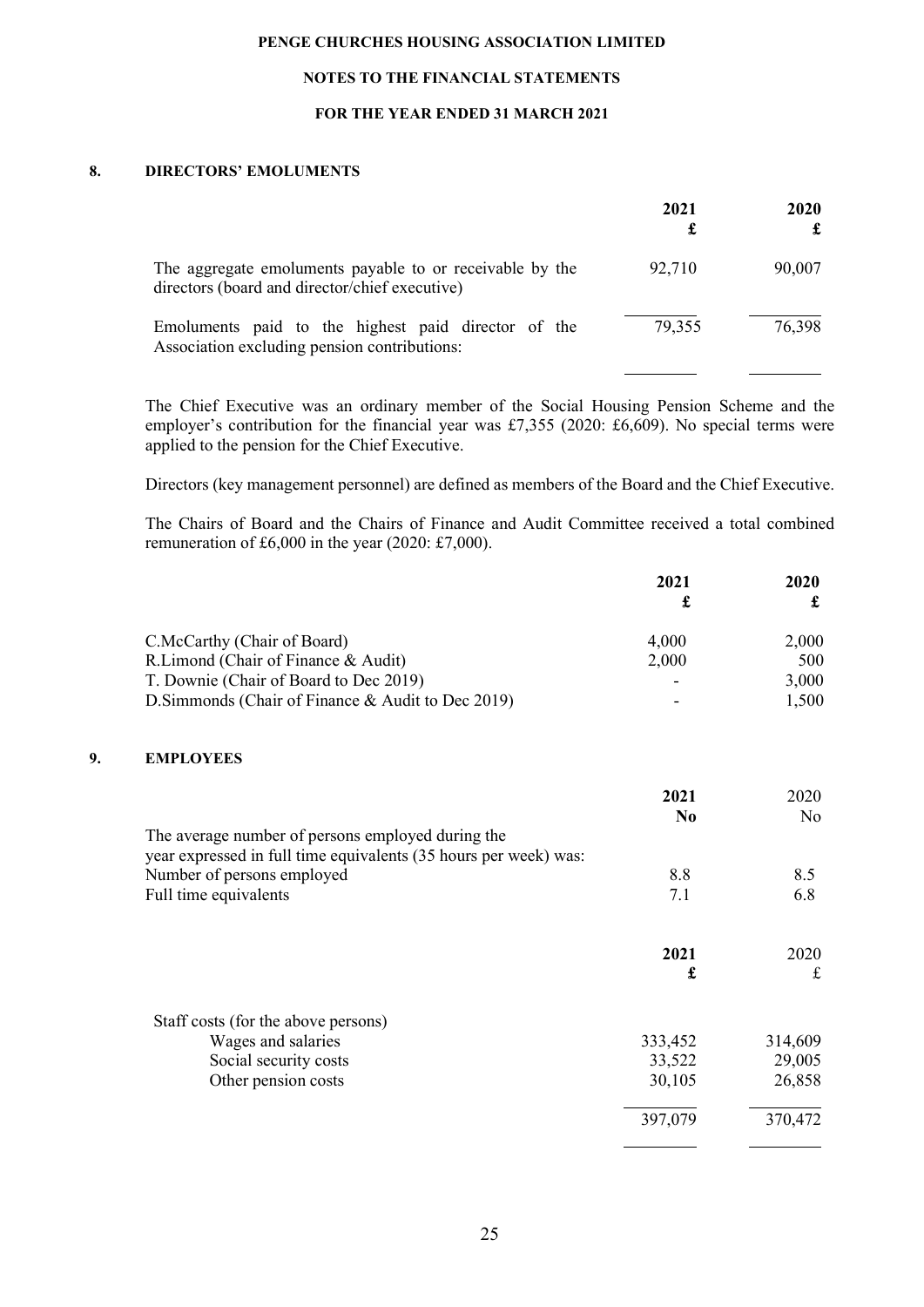### NOTES TO THE FINANCIAL STATEMENTS

### FOR THE YEAR ENDED 31 MARCH 2021

| Aggregate number of full time equivalent | No. | No. |
|------------------------------------------|-----|-----|
| staff whose remuneration exceeded        |     |     |
| £60,000 in the period:                   |     |     |
| £60,000 - £70,000                        |     |     |
| £70,000 - £80,000                        | -   |     |
| £80,001 - £90,000                        |     |     |

### 10. TANGIBLE FIXED ASSETS – HOUSING PROPERTIES

|                                                      | Social Housing<br>Properties for<br>Letting $-$<br>Completed | Social Housing<br>Properties for<br>Letting - Work in<br>Progress | Social Housing<br>Properties for<br>Letting - Total |
|------------------------------------------------------|--------------------------------------------------------------|-------------------------------------------------------------------|-----------------------------------------------------|
|                                                      | $\mathbf f$                                                  | $\pmb{\mathfrak{L}}$                                              | $\mathbf f$                                         |
| Cost                                                 |                                                              |                                                                   |                                                     |
| At 1 April 2020                                      | 18, 197, 189                                                 | 8,540                                                             | 18,205,729                                          |
| Additions: New properties                            |                                                              | 1,997                                                             | 1,997                                               |
| Additions: Works to existing properties<br>Disposals | 74,625<br>(23, 647)                                          |                                                                   | 74,625<br>(23, 647)                                 |
| At 31 March 2021                                     | 18,248,167                                                   | 10,537                                                            | 18,258,704                                          |
| Depreciation                                         |                                                              |                                                                   |                                                     |
| At 1 April 2020                                      | 3,594,528                                                    |                                                                   | 3,594,528                                           |
| Charge for the year                                  | 240,874                                                      |                                                                   | 240,874                                             |
| Eliminated on disposals                              | (23, 647)                                                    |                                                                   | (23, 647)                                           |
| At 31 March 2021                                     | 3,811,755                                                    |                                                                   | 3,811,755                                           |
| <b>Net Book Value</b>                                |                                                              |                                                                   |                                                     |
| At 31 March 2021                                     | 14,436,412                                                   | 10,537                                                            | 14,446,949                                          |
| At 31 March 2020                                     | 14,602,661                                                   | 8,540                                                             | 14,611,201                                          |
|                                                      |                                                              |                                                                   | 2021                                                |
|                                                      |                                                              |                                                                   | £                                                   |
| Housing properties comprise: Freehold                |                                                              |                                                                   | 13,507,483                                          |
| Long leaseholds                                      |                                                              |                                                                   | 939,466                                             |
|                                                      |                                                              |                                                                   | 14,446,949                                          |

 Housing property additions during the year relate to rehabilitation work and component replacements at various properties.

 $\overline{a}$ 

Freehold and long leasehold land and buildings with a carrying amount of £7,088,493 (2020: £6,483,442) have been pledged to secure borrowings of the Association. The Association is not allowed to pledge these assets as security for other borrowings or to sell them to another entity.

Maintenance expenditure on properties is disclosed in note 3.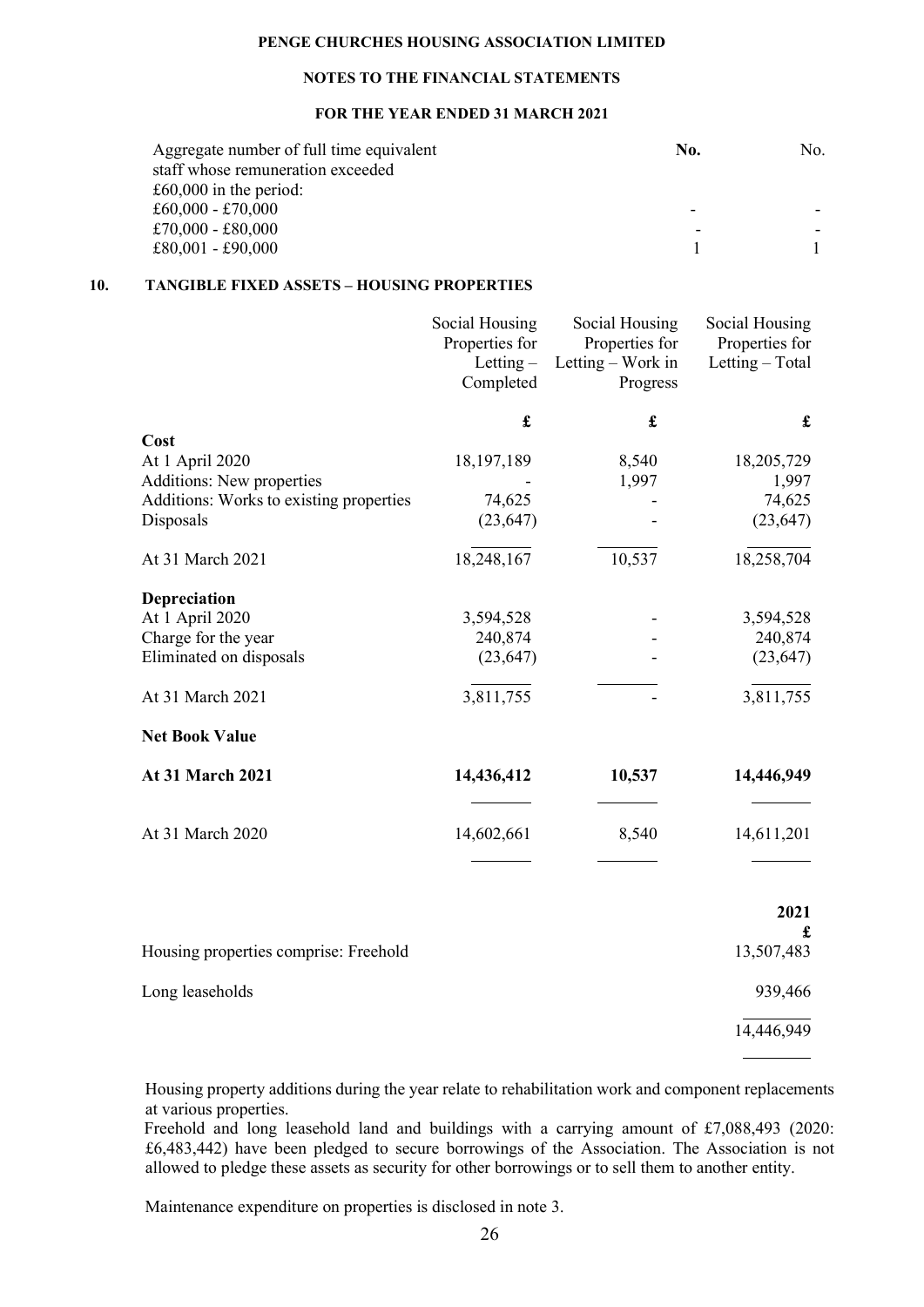# NOTES TO THE FINANCIAL STATEMENTS

# FOR THE YEAR ENDED 31 MARCH 2021

# 11. OTHER FIXED ASSETS

| $\pounds$ |                            | £                       | fittings<br>£                         | $\pounds$                         |
|-----------|----------------------------|-------------------------|---------------------------------------|-----------------------------------|
|           | £                          |                         |                                       |                                   |
|           |                            |                         |                                       | 317,704                           |
|           |                            |                         |                                       | 20,242                            |
|           |                            |                         |                                       |                                   |
| 178,807   | 7,559                      | 133,564                 | 18,016                                | 337,946                           |
|           |                            |                         |                                       |                                   |
|           |                            |                         |                                       | 139,757                           |
|           |                            |                         |                                       | 13,062                            |
| 22,518    | 5,111                      | 113,120                 | 12,070                                | 152,819                           |
|           |                            |                         |                                       |                                   |
| 156,289   | 2,448                      | 20,444                  | 5,946                                 | 185,127                           |
| 158,127   | 3,671                      | 12,023                  | 4,126                                 | 177,947                           |
|           | 178,807<br>20,680<br>1,838 | 7,559<br>3,888<br>1,223 | 117,309<br>16,255<br>105,286<br>7,834 | 14,029<br>3,987<br>9,903<br>2,167 |

### 12. TRADE AND OTHER DEBTORS

|                                                                      | 2021               | 2020                |
|----------------------------------------------------------------------|--------------------|---------------------|
| Amounts falling due within one year                                  | £                  | £                   |
| Arrears of rent and service charges<br>Less: provision for bad debts | 74,941<br>(71,221) | 87,329<br>(47, 759) |
| Prepayments and accrued income                                       | 3,720<br>34,871    | 39,570<br>37,663    |
|                                                                      | 38,591             | 77,233              |
|                                                                      |                    |                     |

Debtors are all due within one year.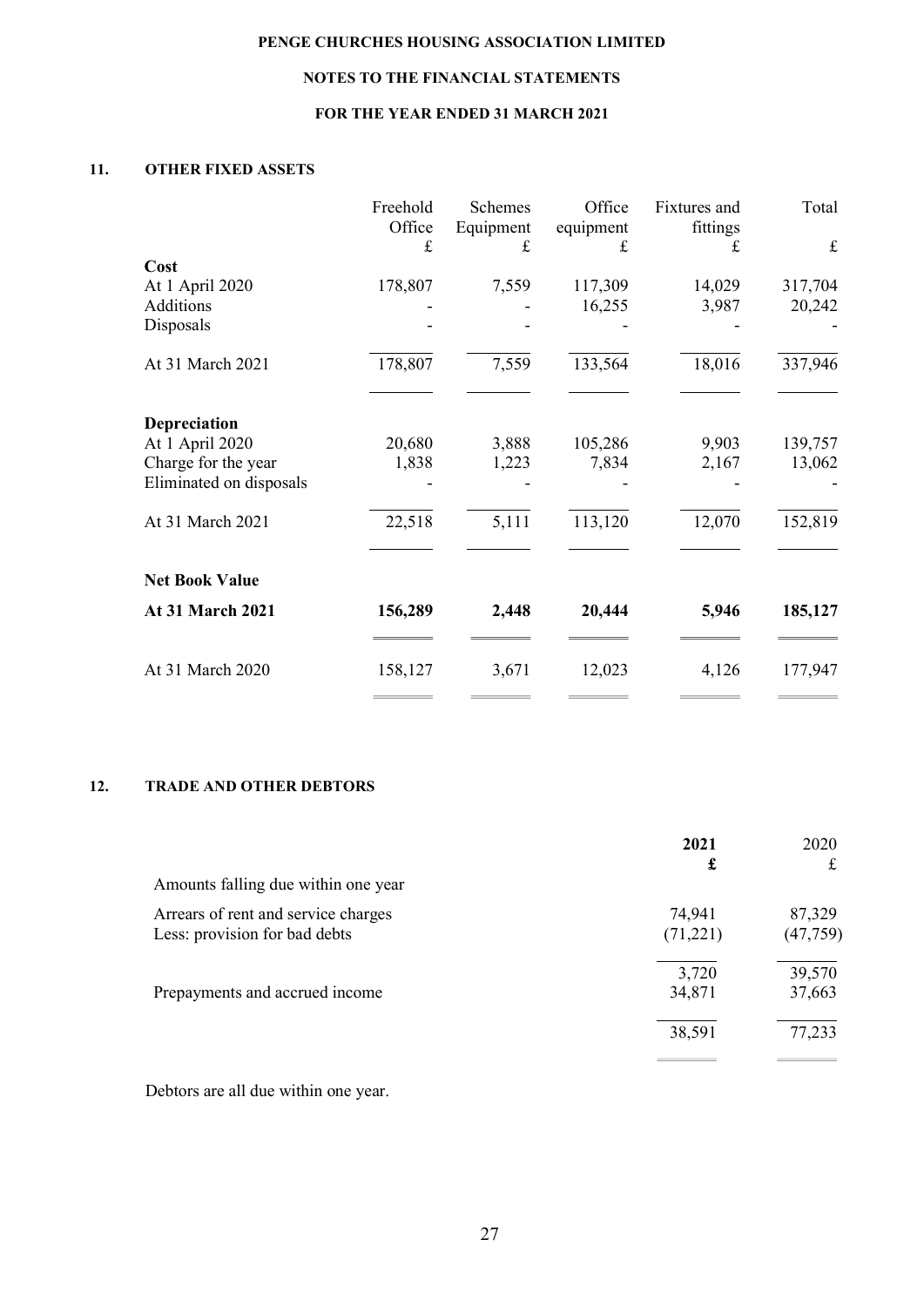### NOTES TO THE FINANCIAL STATEMENTS

### FOR THE YEAR ENDED 31 MARCH 2021

### 13. CREDITORS: amounts falling due within one year

|                                            | 2021<br>£ | 2020<br>£ |
|--------------------------------------------|-----------|-----------|
| Housing loans (Note 14b)                   | 262,037   | 252,362   |
| Rents and service charges paid in advance  | 73,895    | 90,796    |
| Other taxation and social security payable | 10,915    | 10,749    |
| Trade creditors                            | 49,157    | 77,330    |
| Deferred Capital Grant (Note 23)           | 92,781    | 92,781    |
| Accruals and deferred income               | 80,409    | 47,068    |
|                                            | 569,194   | 571,085   |
|                                            |           |           |

### 14. CREDITORS: amounts falling due after more than one year

| $\left( \text{a}\right)$ |                                  |           |            |
|--------------------------|----------------------------------|-----------|------------|
|                          |                                  | 2021      | 2020       |
|                          |                                  | £         | £          |
|                          | Housing loans 14(b)              | 3,340,091 | 3,584,464  |
|                          | Deferred Capital Grant (Note 23) | 6,551,096 | 6,643,876  |
|                          | SHPS pension agreement (Note 17) |           |            |
|                          |                                  | 9,891,187 | 10,228,341 |
|                          |                                  |           |            |

Housing loans from Orchardbrook Limited, Unity Trust and Nationwide are secured by specific charges on the association's properties and are repayable at varying rates of interest by instalments. Using the best estimates available, the loans are repayable as follows: -

(b)

|                                | 2021<br>£ | 2020<br>$\mathbf f$ |
|--------------------------------|-----------|---------------------|
| Within one year (Note 13)      | 262,037   | 252,362             |
|                                |           |                     |
| Between one and two years      | 930,960   | 262,037             |
| Between two and five years     | 1,036,412 | 1,697,402           |
| In five years or more          | 1,372,719 | 1,625,025           |
| Total loans due after one year | 3,340,091 | 3,584,464           |
|                                |           |                     |

The Orchardbrook loan bears at interest rate of 9.97%, the Unity Trust loan had a variable rate with a 2.50% margin, the Nationwide loans bear interest rates varying between 0.75% - 2.62%, with one bearing a fixed rate of 0.85%.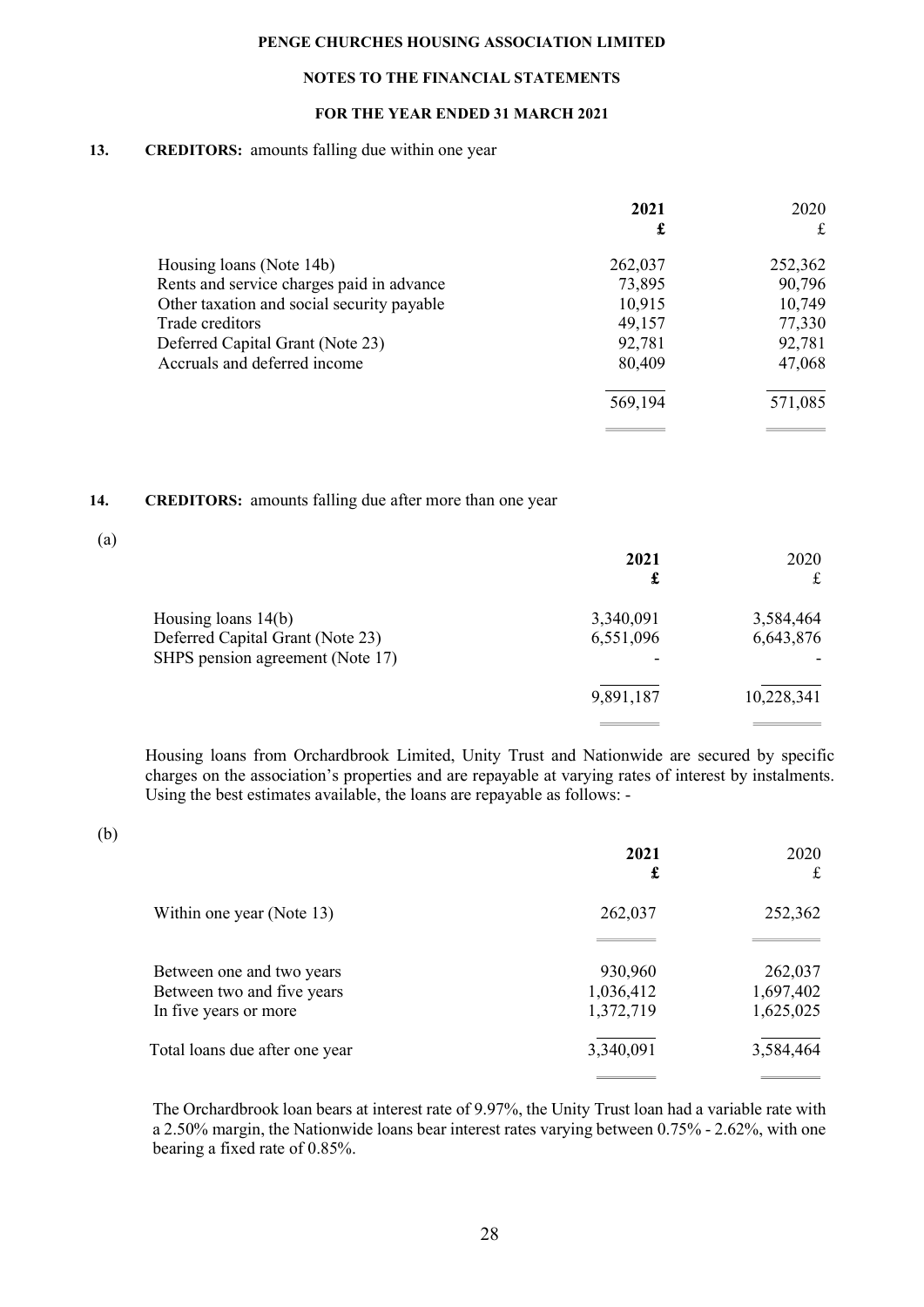# NOTES TO THE FINANCIAL STATEMENTS

### FOR THE YEAR ENDED 31 MARCH 2021

### 15. REVENUE RESERVES

|     |                                                               | £              |
|-----|---------------------------------------------------------------|----------------|
|     | At 1 April 2020                                               | 4,473,149      |
|     | Surplus for the year                                          | 56,622         |
|     | At 31 March 2021                                              | 4,529,771      |
| 16. | <b>SHARE CAPITAL</b>                                          |                |
|     | Allotted issued and fully paid (non-equity shares of £1 each) | £              |
|     | At 1 April 2020                                               | 17             |
|     | Shares issued                                                 | $\overline{4}$ |
|     | Shares cancelled                                              | (3)            |
|     | At 31 March 2021                                              | 18             |

Each member of the Board except Karen Cooper holds one share of £1 in the Association. The shares issued to members do not qualify for dividend payments, are not repayable, and do not entitle the holder to anything on a winding up. All shares have equal voting rights.

 $\overline{a}$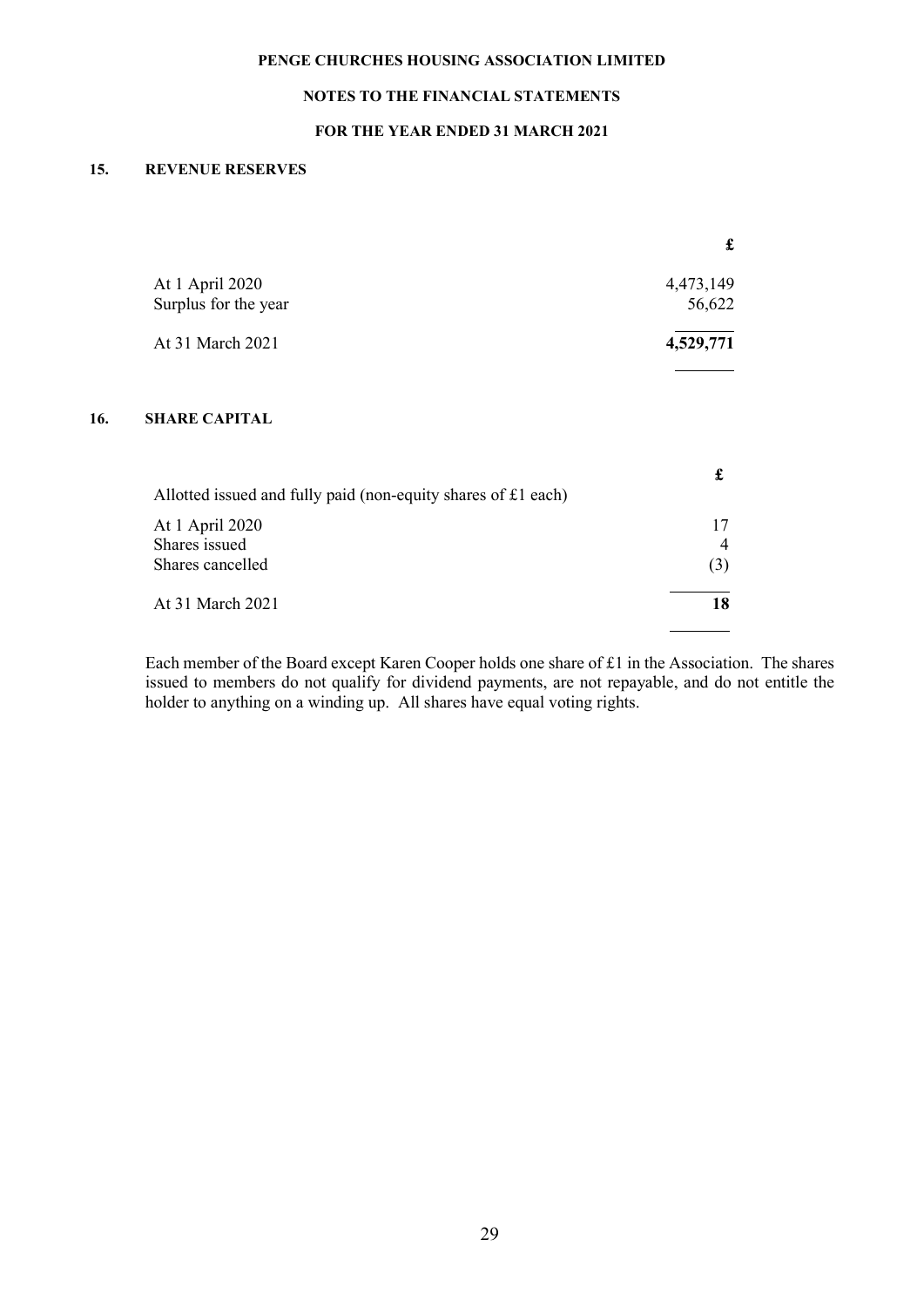#### NOTES TO THE FINANCIAL STATEMENTS

#### FOR THE YEAR ENDED 31 MARCH 2021

### 17. PENSION COSTS

The Association participates in the Social Housing Pension Scheme (the Scheme), a multi-employer scheme which provides benefits to some 500 non-associated employers. The Scheme is a defined benefit scheme in the UK.

The Scheme is subject to the funding legislation outlined in the Pensions Act 2004 which came into force on 30 December 2005. This, together with documents issued by the Pensions Regulator and Technical Actuarial Standards issued by the Financial Reporting Council, set out the framework for funding defined benefit occupational pension schemes in the UK.

The last completed triennial valuation of the scheme for funding purposes was carried out as at 30 September 2017. This valuation revealed a deficit of £1,522m. A Recovery Plan has been put in place with the aim of removing this deficit by 30 September 2026.

The Scheme is classified as a 'last-man standing arrangement'. Therefore, the Association is potentially liable for other participating employers' obligations if those employers are unable to meet their share of the scheme deficit following withdrawal from the Scheme. Participating employers are legally required to meet their share of the Scheme deficit on an annuity purchase basis on withdrawal from the Scheme.

For financial years ending on or after 31 March 2019, it is possible to obtain sufficient information to enable the company to account for the Scheme as a defined benefit scheme.

For accounting purposes, a valuation of the scheme was carried out with effective dates of 30 September 2018. The liability figures from this valuation were rolled forward for accounting year ends from 31 March 2019 to 29 February 2020 inclusive.

Similarly, actuarial valuations of the scheme were carried out as at 30 September 2019 to inform the liabilities for accounting year ends from 31 March 2020 to 28 February 2021 inclusive, and as at 30 September 2020 to inform the liabilities for accounting year ends from 31 March 2021 to 28 February 2022 inclusive.

The liabilities are compared, at the relevant accounting date, with the company's fair share of the Scheme's total assets to calculate the company's net deficit or surplus.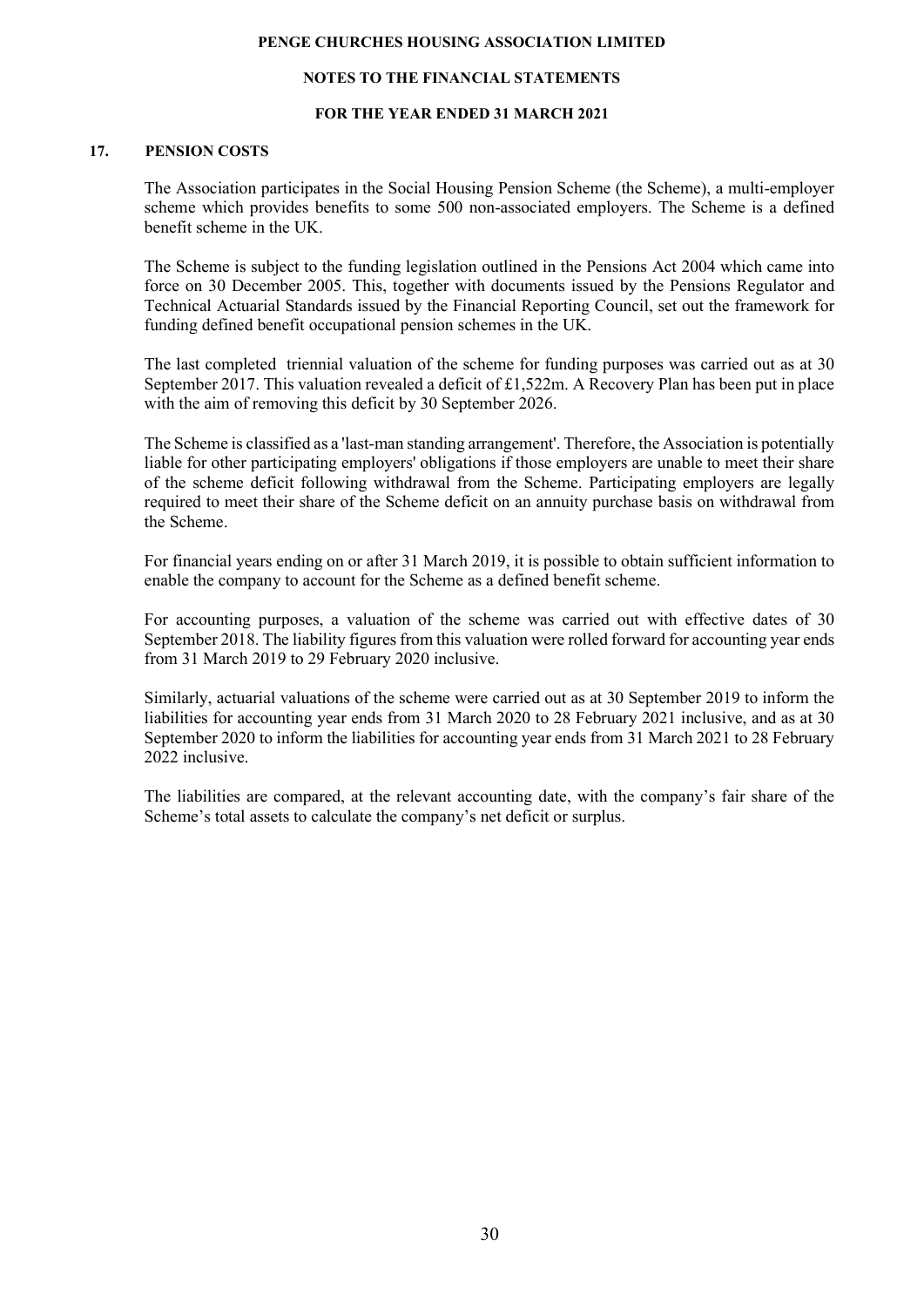### NOTES TO THE FINANCIAL STATEMENTS

### FOR THE YEAR ENDED 31 MARCH 2021

#### 17. PENSION COSTS (continued)

Present Values of Defined Benefit Obligation, Fair Value of Assets and Defined Benefit Asset (Liability)

|                                                          | 31 March 2021         | 31 March 2020    |  |
|----------------------------------------------------------|-----------------------|------------------|--|
|                                                          | $\mathbf{f}$ (£'000s) | $(\pounds 000s)$ |  |
| Fair value of plan assets                                | 1,467                 | 1,450            |  |
| Present value of defined benefit obligation              | 1,750                 | 1,560            |  |
| Surplus / (deficit) in plan                              | (283)                 | (110)            |  |
| Unrecognised surplus                                     |                       |                  |  |
| Defined benefit asset / (liability) to be recognised     | (283)                 | (110)            |  |
| Deferred tax                                             |                       |                  |  |
| Net defined benefit asset / (liability) to be recognised | (283)                 | (110)            |  |

Reconciliation of The Impact of The Asset Ceiling

|                                                           | <b>Year Ending</b><br>31 March 2021<br>$\mathbf{f}$ (£'000s) |
|-----------------------------------------------------------|--------------------------------------------------------------|
| Impact of asset ceiling at start of period                |                                                              |
| Effect of the asset ceiling included in net interest cost |                                                              |
| Actuarial losses / (gains) on asset ceiling               |                                                              |
| Impact of asset ceiling at end of period                  |                                                              |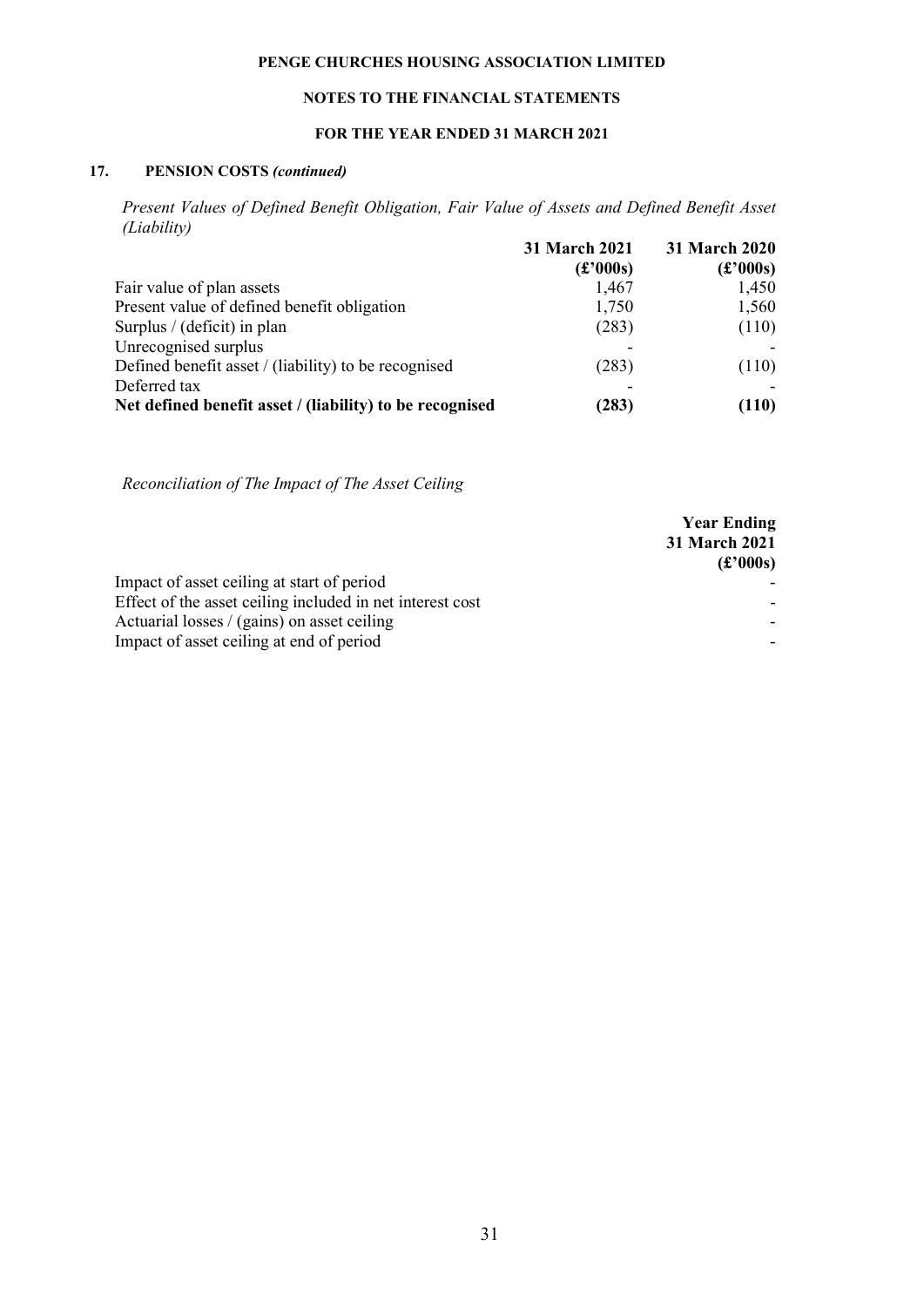### NOTES TO THE FINANCIAL STATEMENTS

### FOR THE YEAR ENDED 31 MARCH 2021

### 17. PENSION COSTS (continued)

Reconciliation of Opening and Closing Balances of The Defined Benefit Obligation

|                                                                      | <b>Year Ending</b>                                                         |
|----------------------------------------------------------------------|----------------------------------------------------------------------------|
|                                                                      | 31 March 2021                                                              |
|                                                                      | $\left(\textcolor{blue}{\pounds}^{2}000\textcolor{red}{\textbf{s}}\right)$ |
| Defined benefit obligation at start of period                        | 1,560                                                                      |
| Current service cost                                                 |                                                                            |
| Expenses                                                             | 3                                                                          |
| Interest expense                                                     | 36                                                                         |
| Member contributions                                                 |                                                                            |
| Actuarial losses / (gains) due to scheme experience                  | (82)                                                                       |
| Actuarial losses / (gains) due to changes in demographic assumptions | 6                                                                          |
| Actuarial losses $/(gains)$ due to changes in financial assumptions  | 321                                                                        |
| Benefits paid and expenses                                           | (94)                                                                       |
| Liabilities acquired in a business combination                       |                                                                            |
| Liabilities extinguished on settlements                              |                                                                            |
| Losses $/$ (gains) on curtailments                                   |                                                                            |
| Losses $/$ (gains) due to benefit changes                            |                                                                            |
| Exchange rate changes                                                |                                                                            |
| Defined benefit obligation at end of period                          | 1,750                                                                      |

#### Reconciliation of Opening and Closing Balances of The Fair Value of Plan Assets

|                                                                                              | <b>Year Ending</b>                                                      |
|----------------------------------------------------------------------------------------------|-------------------------------------------------------------------------|
|                                                                                              | 31 March 2021                                                           |
|                                                                                              | $\left(\textcolor{blue}{\pounds} 000\textcolor{red}{\textbf{s}}\right)$ |
| Fair value of plan assets at start of period                                                 | 1,450                                                                   |
| Interest income                                                                              | 34                                                                      |
| Experience on plan assets (excluding amounts included in interest income) - gain $/($ (loss) | 20                                                                      |
| Contributions by the employer                                                                | 57                                                                      |
| Contributions by plan participants                                                           |                                                                         |
| Benefits paid and expenses                                                                   | (94)                                                                    |
| Assets acquired in a business combination                                                    |                                                                         |
| Assets distributed on settlements                                                            |                                                                         |
| Exchange rate changes                                                                        |                                                                         |
| Fair value of plan assets at end of period                                                   | 1,467                                                                   |
|                                                                                              |                                                                         |

The actual return on the plan assets (including any changes in share of assets) over the period ended 31 March 2021 was £54,000.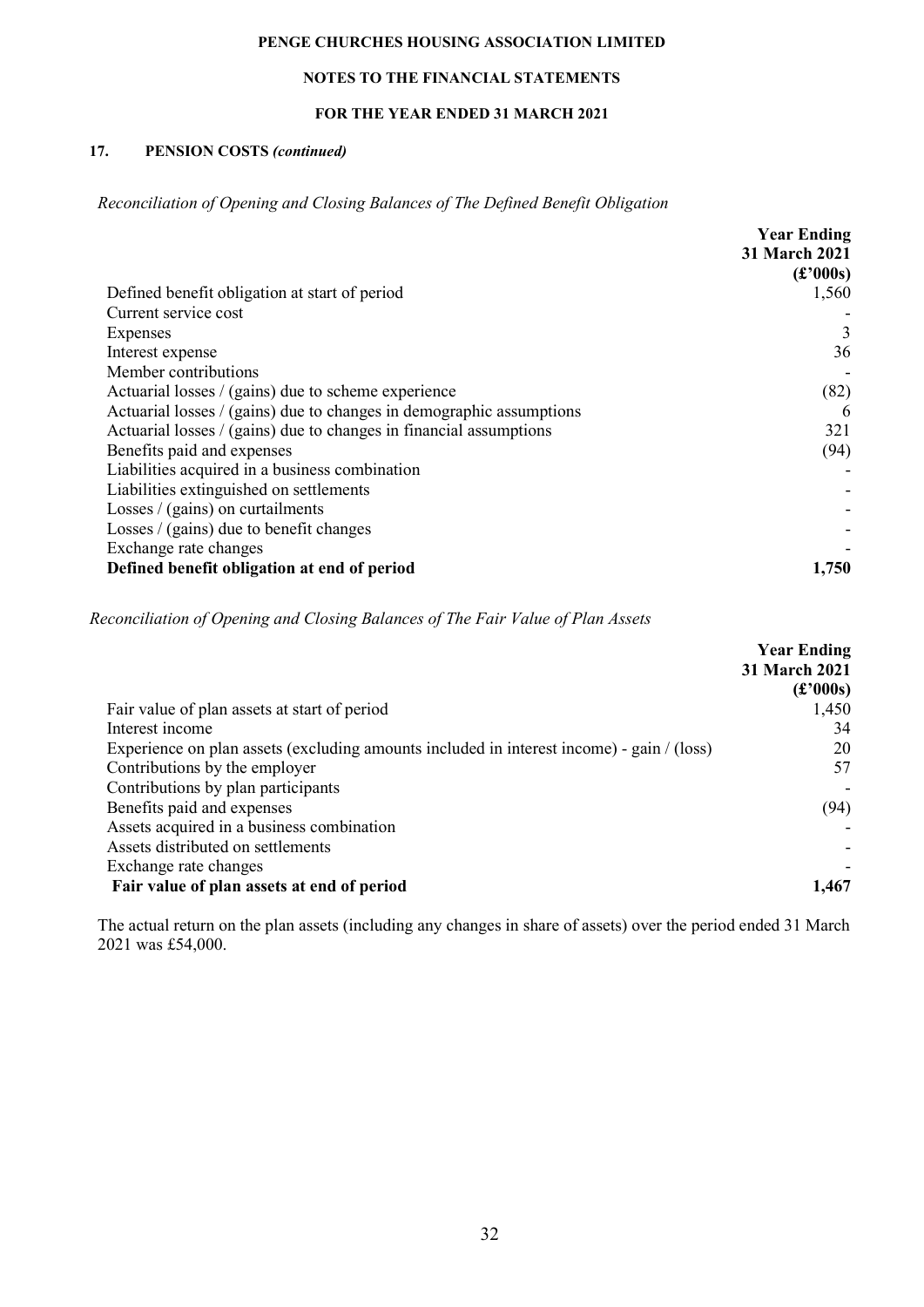### NOTES TO THE FINANCIAL STATEMENTS

### FOR THE YEAR ENDED 31 MARCH 2021

### 17. PENSION COSTS (continued)

Defined Benefit Costs Recognised in Statement of Comprehensive Income (SoCI)

|                                                                                 | <b>Year Ending</b><br>31 March 2021<br>$(\pounds 000s)$<br><b>Year Ending</b> |
|---------------------------------------------------------------------------------|-------------------------------------------------------------------------------|
| Current service cost                                                            |                                                                               |
| Expenses                                                                        | 3                                                                             |
| Net interest expense                                                            | 2                                                                             |
| Losses $/(gains)$ on business combinations                                      |                                                                               |
| Losses $/$ (gains) on settlements                                               |                                                                               |
| Losses $/$ (gains) on curtailments                                              |                                                                               |
| Losses $/$ (gains) due to benefit changes                                       |                                                                               |
| Defined benefit costs recognised in Statement of Comprehensive Income<br>(SoCI) | 5                                                                             |

Defined Benefit Costs Recognised in Other Comprehensive Income

|                                                                                                                                                  | <b>Year Ending</b><br>31 March 2021<br>$\mathbf{f}$ (£'000s) |
|--------------------------------------------------------------------------------------------------------------------------------------------------|--------------------------------------------------------------|
| Experience on plan assets (excluding amounts included in net interest cost) -<br>gain/(loss)                                                     | 20                                                           |
| Experience gains and losses arising on the plan liabilities - gain / (loss)                                                                      | 82                                                           |
| Effects of changes in the demographic assumptions underlying the present<br>value of the defined benefit obligation $-\text{gain}/(\text{loss})$ | (6)                                                          |
| Effects of changes in the financial assumptions underlying the present value<br>of the defined benefit obligation $-$ gain / (loss)              | (321)                                                        |
| Total actuarial gains and losses (before restriction due to some of the surplus<br>not being recognisable) – gain / (loss)                       | (225)                                                        |
| Effects of changes in the amount of surplus that is not recoverable<br>(excluding amounts included in net interest cost) - gain (loss)           |                                                              |
| Total amount recognised in other comprehensive income – gain / (loss)                                                                            | 225)                                                         |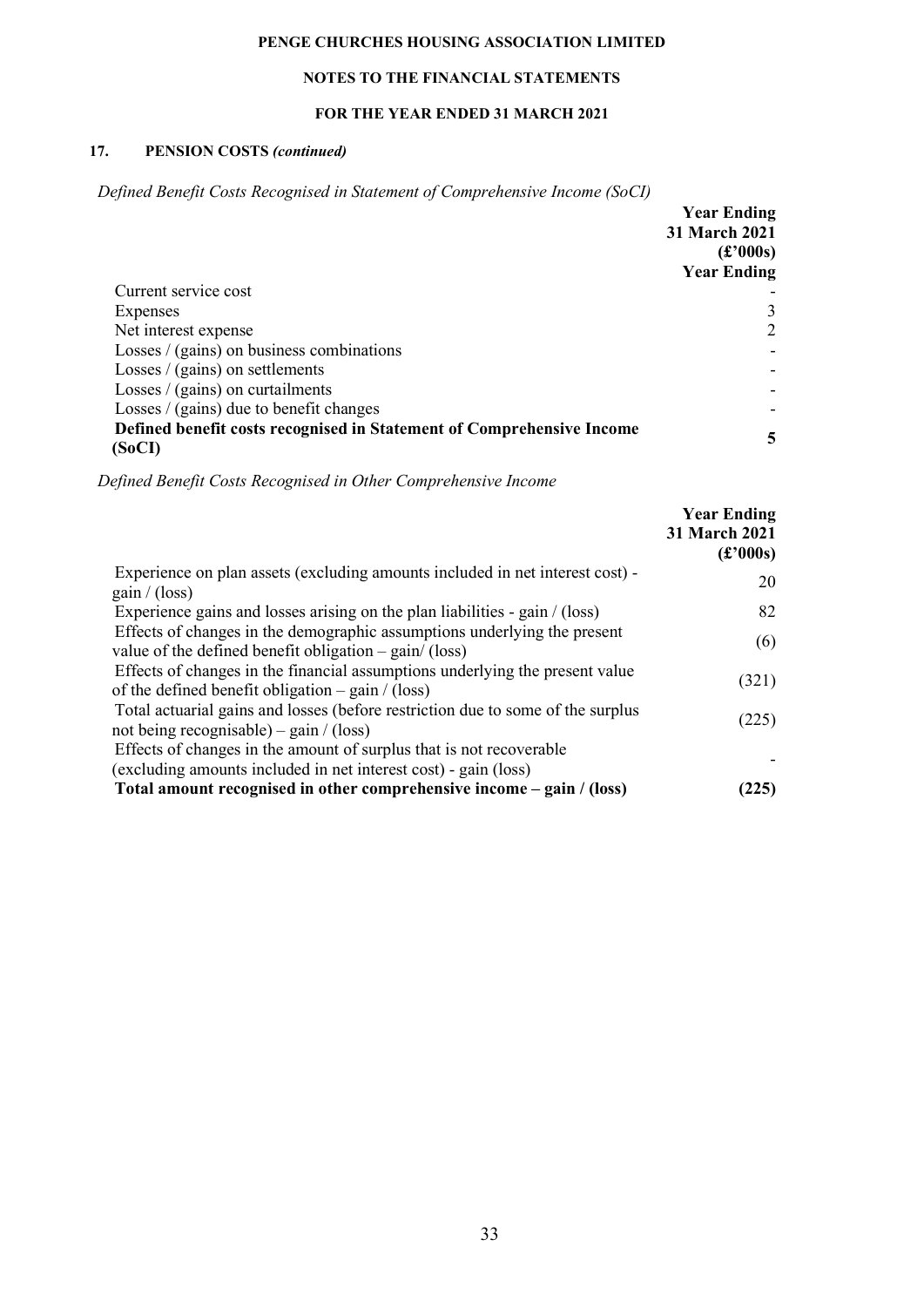### NOTES TO THE FINANCIAL STATEMENTS

### FOR THE YEAR ENDED 31 MARCH 2021

### 17. PENSION COSTS (continued)

Assets

|                                    | 31 March 2021         | 31 March 2020         |
|------------------------------------|-----------------------|-----------------------|
|                                    | $\mathbf{f}$ (£'000s) | $\mathbf{f}$ (£'000s) |
| Absolute Return                    | 81                    | 76                    |
| Alternative Risk Premia            | 55                    | 101                   |
| Corporate Bond Fund                | 87                    | 83                    |
| Credit Relative Value              | 46                    | 40                    |
| Distressed Opportunities           | 42                    | 28                    |
| <b>Emerging Markets Debt</b>       | 59                    | 44                    |
| Fund of Hedge Funds                |                       | 1                     |
| Global Equity                      | 234                   | 212                   |
| High Yield                         | 44                    |                       |
| Infrastructure                     | 98                    | 108                   |
| <b>Insurance-Linked Securities</b> | 35                    | 44                    |
| Liability Driven Investment        | 373                   | 481                   |
| Liquid Credit                      | 18                    |                       |
| Long Lease Property                | 29                    | 25                    |
| Net Current Assets                 | 9                     | 6                     |
| Opportunistic Illiquid Credit      | 37                    | 35                    |
| Opportunistic Credit               | 40                    |                       |
| Private Debt                       | 35                    | 29                    |
| Property                           | 31                    | 32                    |
| Risk Sharing                       | 53                    | 49                    |
| Secured Income                     | 61                    | 55                    |
| <b>Total assets</b>                | 1,467                 | 1,450                 |

None of the fair values of the assets shown above include any direct investments in the employer's own financial instruments or any property occupied by, or other assets used by, the employer.

Key Assumptions

|                                                                | 31 March 2021<br>$%$ per annum | 31 March 2020 |
|----------------------------------------------------------------|--------------------------------|---------------|
|                                                                |                                | $%$ per annum |
| Discount Rate                                                  | 2.15%                          | 2.39%         |
| Inflation (RPI)                                                | 3.29%                          | $2.65\%$      |
| Inflation (CPI)                                                | 2.86%                          | $1.65\%$      |
| Salary Growth                                                  | 3.86%                          | $2.65\%$      |
|                                                                |                                | $75\%$ of     |
| Allowance for commutation of pension for cash at<br>retirement |                                | maximum       |
|                                                                |                                | allowance     |

The mortality assumptions adopted at 31 March 2021 imply the following life expectancies:

|                         | Life expectancy<br>at age 65<br>(Years) |
|-------------------------|-----------------------------------------|
| Male retiring in 2021   | 21.6                                    |
| Female retiring in 2021 | 23.5                                    |
| Male retiring in 2041   | 22.9                                    |
| Female retiring in 2041 | 25.1                                    |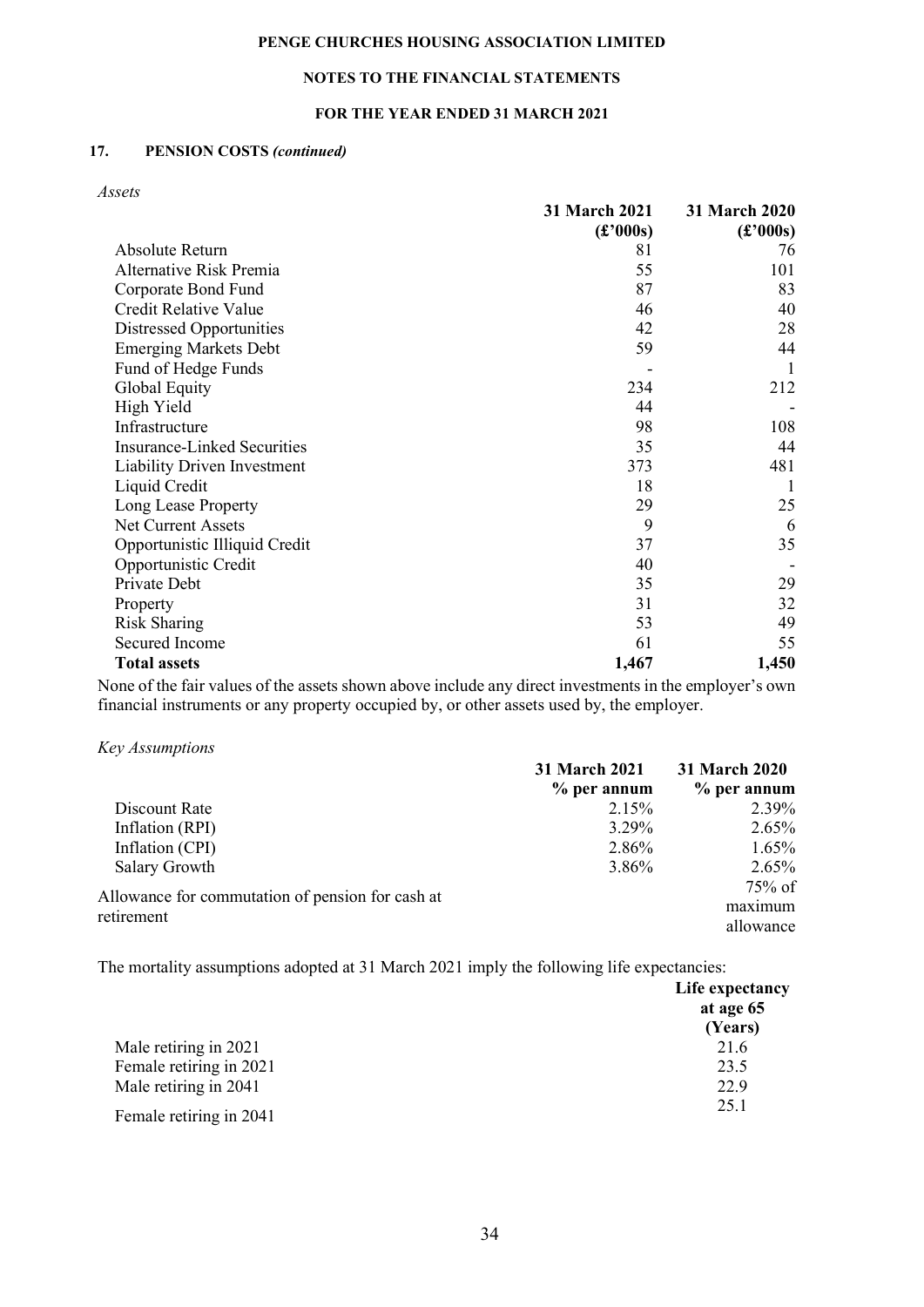### NOTES TO THE FINANCIAL STATEMENTS

### FOR THE YEAR ENDED 31 MARCH 2021

### 18. CAPITAL COMMITMENTS

|                                                           | 2021 | 2020 |
|-----------------------------------------------------------|------|------|
|                                                           | £    | £    |
| Capital expenditure that has been contracted for          |      |      |
| but has not been provided for in the financial statements |      |      |
| Capital expenditure that has been authorised by the       |      |      |
| Board but has not yet been contracted for                 |      |      |
| Capital Commitments will be incurred over the next:       |      |      |
| Less than one year                                        |      |      |
| In one year or more but less than two years               |      |      |
| In two years or more and less than five years             |      |      |
| In five years or more                                     |      |      |
| The Association expects these commitments to be           |      |      |
| financed with:                                            |      |      |
| Available cash reserves                                   |      |      |
| Social Housing Grant                                      |      |      |
| Proceeds from the sale of properties                      |      |      |
| Committed loan facilities                                 |      |      |

### 19. CONTINGENT LIABILITIES

There were no contingent liabilities at the Statement of Financial Position date (2020: none).

#### 20. LEGISLATIVE PROVISIONS

The Association is incorporated under the Co-operative and Community Benefit Societies Act 2014.

## 21. RELATED PARTIES

There have been no related party transactions in the year (2020: none).

# 22. TAXATION

By virtue of S. 478 Corporation Tax Act 2010, the Association is exempt from Corporation Tax.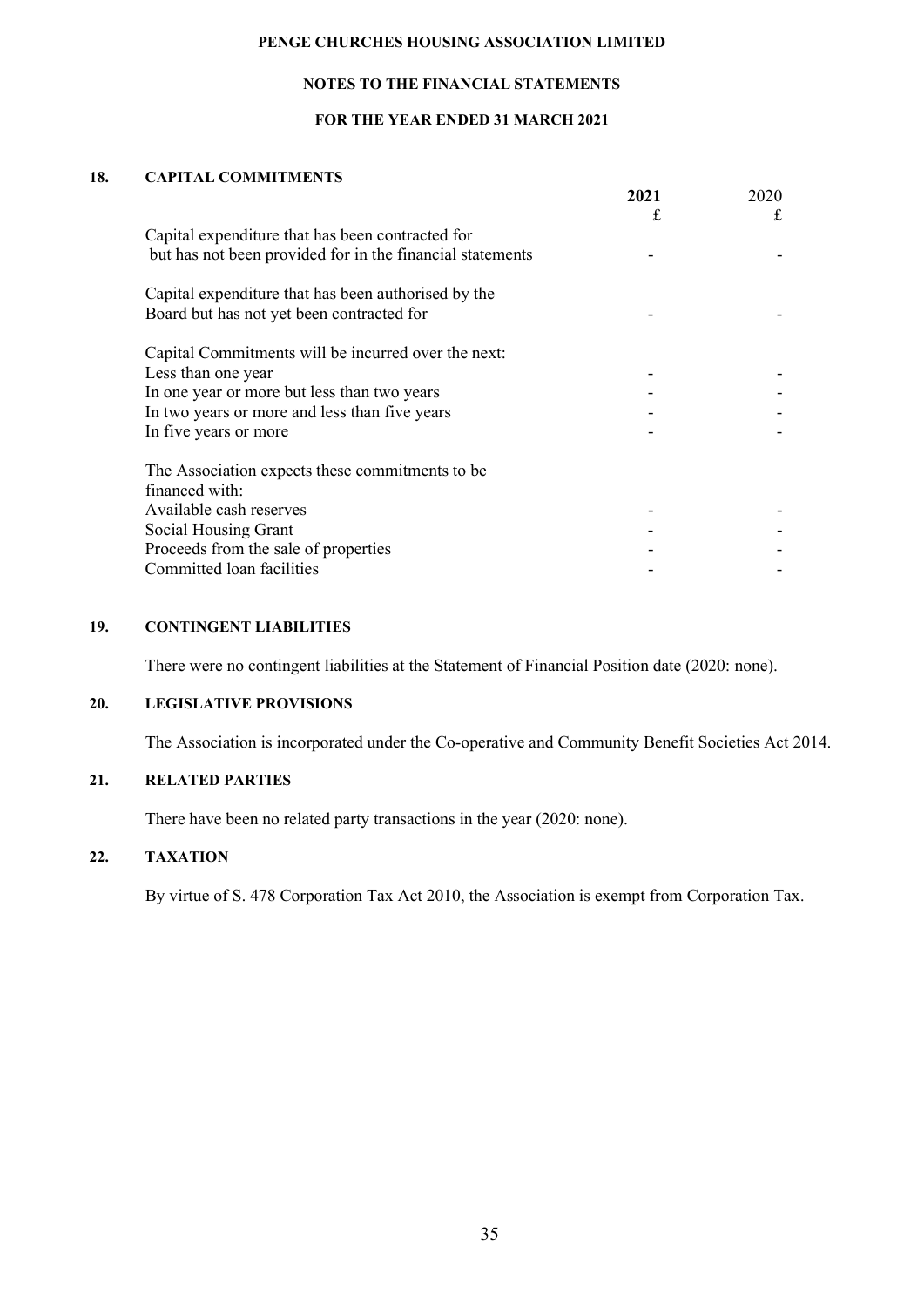# NOTES TO THE FINANCIAL STATEMENTS

# FOR THE YEAR ENDED 31 MARCH 2021

## 23. DEFERRED CAPITAL GRANT

|                                                                                                        | 2021<br>£ | 2020<br>£ |
|--------------------------------------------------------------------------------------------------------|-----------|-----------|
| At start of the year                                                                                   | 6,736,656 | 6,829,437 |
| Grant received in the year                                                                             |           |           |
| Released to income in the year                                                                         | (92, 781) | (92, 781) |
| At the end of the year                                                                                 | 6,643,876 | 6,736,656 |
| Amount due to be released $\leq 1$ year (Note 13)                                                      | 92,781    | 92,781    |
| Amount due to be released $> 1$ year (Note 14(a))                                                      | 6,551,096 | 6,643,876 |
| At the end of the year                                                                                 | 6,643,877 | 6,736,657 |
| The total accumulated government grant and financial<br>assistance received or receivable at 31 March: | 9,278,065 | 9,278,065 |
|                                                                                                        |           |           |

### 24. FINANCIAL INSTRUMENTS

The Association's financial instruments may be analysed as follows:

|                                                                       | 2021      | 2020      |
|-----------------------------------------------------------------------|-----------|-----------|
| <b>Financial assets</b>                                               | £         | £         |
| <b>Financial assets measured at cost</b><br>Cash and Cash Equivalents | 602,502   | 516,210   |
|                                                                       |           |           |
| Financial assets measured at amortised cost                           |           |           |
| Rent and Service Charge Debtors                                       | 74,941    | 87,329    |
| <b>Total financial assets</b>                                         | 677,443   | 603,539   |
| <b>Financial liabilities</b>                                          |           |           |
| Financial liabilities measured at amortised cost                      |           |           |
| <b>Trade Creditors</b>                                                | 49,157    | 77,330    |
| <b>Other Creditors</b>                                                | 73,895    | 90,796    |
| Housing Loans Payable                                                 | 3,602,128 | 3,836,826 |
|                                                                       | 3,725,180 | 4,004,952 |
|                                                                       |           |           |